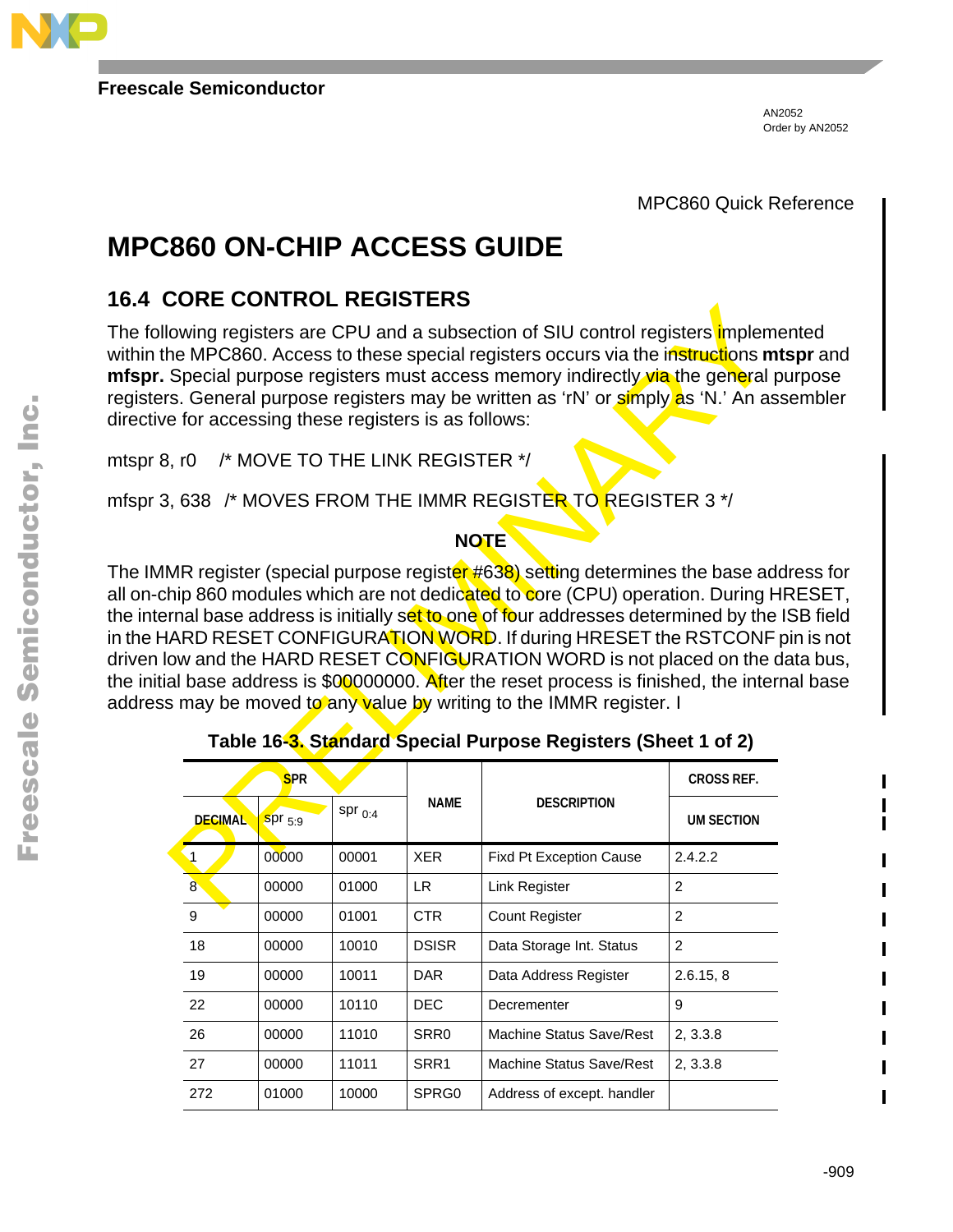| <b>SPR</b>                                                    |             |             |                   |                                  | <b>CROSS REF.</b> |  |
|---------------------------------------------------------------|-------------|-------------|-------------------|----------------------------------|-------------------|--|
| <b>DECIMAL</b>                                                | $spr_{5.9}$ | $spr_{0.4}$ | <b>NAME</b>       | <b>DESCRIPTION</b>               | <b>UM SECTION</b> |  |
| 273                                                           | 01000       | 10001       | SPRG1             | <b>Exception Handler Scratch</b> |                   |  |
| 274                                                           | 01000       | 10010       | SPRG <sub>2</sub> | Scratch Register 2               |                   |  |
| 275                                                           | 01000       | 10011       | SPRG3             | Scratch Register 3               |                   |  |
| 287                                                           | 01000       | 11111       | <b>PVR</b>        | <b>Processor Version</b>         | 3.3.2             |  |
| Table 16-4. Standard Time Base Register mapping* (See Note *) |             |             |                   |                                  |                   |  |

### **Table 16-3. Standard Special Purpose Registers (Sheet 2 of 2)**

| Table 16-4. Standard Time Base Register mapping* (See Note *) |                                                                                                                                                                                                                                                                                                                                                          |             |                                   |                                   |                   |  |
|---------------------------------------------------------------|----------------------------------------------------------------------------------------------------------------------------------------------------------------------------------------------------------------------------------------------------------------------------------------------------------------------------------------------------------|-------------|-----------------------------------|-----------------------------------|-------------------|--|
|                                                               | <b>SPR</b>                                                                                                                                                                                                                                                                                                                                               |             |                                   |                                   | <b>CROSS REF</b>  |  |
| <b>DECIMAL</b>                                                | $Spr_{5.9}$                                                                                                                                                                                                                                                                                                                                              | spr $0.4$   | <b>NAME</b>                       | <b>DESCRIPTION</b>                | <b>UM SECTION</b> |  |
| 268                                                           | 01000                                                                                                                                                                                                                                                                                                                                                    | 01100       | TB read<br>(See Note 2.)          | Read Lower Time Base              | 9.13              |  |
| 269                                                           | 01000                                                                                                                                                                                                                                                                                                                                                    | 01101       | TBU read<br>(See Note 2.)         | Read Upper Time Base              | 9.13              |  |
| 284                                                           | 01000                                                                                                                                                                                                                                                                                                                                                    | 11100       | TB write<br>(See Note 3.)         | <b>Write Lower Time Base</b>      | 9.13              |  |
| 285                                                           | 01000                                                                                                                                                                                                                                                                                                                                                    | 11101       | <b>TBU</b> write<br>(See Note 3.) | Write Upper Time Base             | 9.13              |  |
|                                                               | * 1. Extended opcode for <b>mftb</b> , 371 rather then 339<br>2. Any write (mtspr) to this address, results in an Implementation Dependent Software Emula-<br>tion interrupt<br>3. Any read (mftb) to this address, results in an Implementation Dependent Software Emulation<br>interrupt<br>Table 16-5. Added Special Purpose Registers (Sheet 1 of 4) |             |                                   |                                   |                   |  |
|                                                               | <b>SPR</b>                                                                                                                                                                                                                                                                                                                                               |             |                                   |                                   | <b>CROSS REF</b>  |  |
| <b>DECIMAL</b>                                                | $SPT_{5,9}$                                                                                                                                                                                                                                                                                                                                              | $Spr_{0.4}$ | <b>NAME</b>                       | <b>DESCRIPTION</b>                |                   |  |
| 80 <sub>°</sub>                                               | 00010                                                                                                                                                                                                                                                                                                                                                    | 10000       | EIE <sup>*</sup><br>(See Note 1.) | <b>External Interrupt Enable</b>  | 2.3               |  |
| 81                                                            | 00010                                                                                                                                                                                                                                                                                                                                                    | 10001       | <b>EID</b>                        | <b>External Interrupt Disable</b> | 2.3               |  |

| <b>SPR</b>      |             |             |                                   |                                  | <b>CROSS REF</b>  |
|-----------------|-------------|-------------|-----------------------------------|----------------------------------|-------------------|
| <b>DECIMAL</b>  | $SPT_{5:9}$ | $Spr_{0.4}$ | NAME                              | <b>DESCRIPTION</b>               | <b>UM SECTION</b> |
| 80 <sub>°</sub> | 00010       | 10000       | EIE <sup>*</sup><br>(See Note 1.) | <b>External Interrupt Enable</b> | 2.3               |
| 81              | 00010       | 10001       | EID                               | External Interrupt Disable       | 2.3               |
| 82              | 00010       | 10010       | <b>NRI</b>                        | Non Recoverable Int.             | 2.3               |
| 144             | 00100       | 10000       | CMPA<br>(See Note 2.)             | Compare A Value<br>(See Note 3.) | 5                 |
| 145             | 00100       | 10001       | <b>CMPB</b>                       | Compare B Value                  | 5                 |
| 146             | 00100       | 10010       | <b>CMPC</b>                       | Compare C Value                  | 5                 |
| 147             | 00100       | 10011       | <b>CMPD</b>                       | Compare D Value                  | 5                 |
| 148             | 00100       | 10100       | <b>ICR</b>                        | <b>Interrupt Cause</b>           | 5                 |
| 149             | 00100       | 10101       | <b>DER</b>                        | Debug Enable                     | 5                 |

Ш

П  $\blacksquare$ 

П  $\blacksquare$ L

H

 $\blacksquare$ 

 $\mathbf{I}$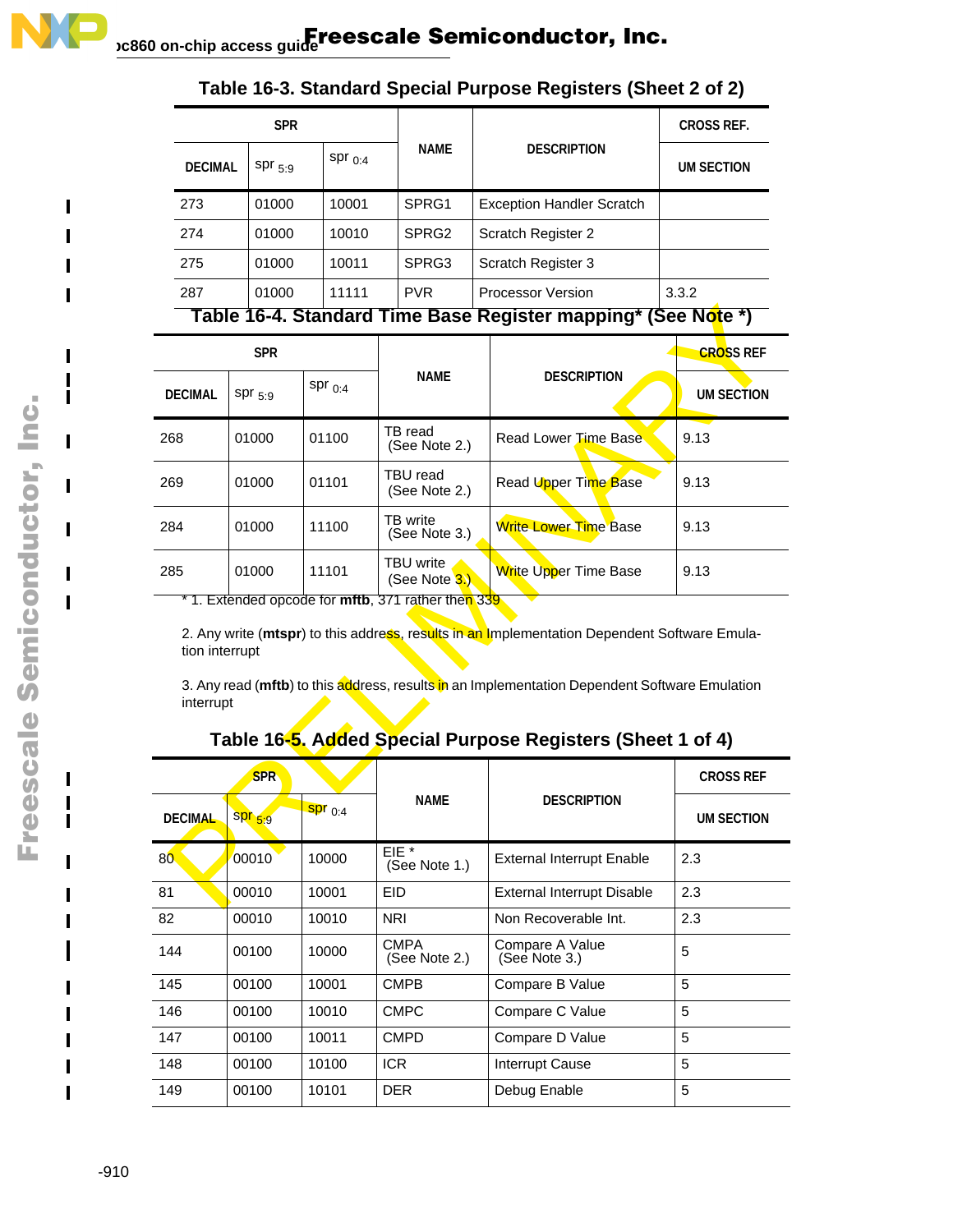

| <b>SPR</b>     |             |              |                              |                            | <b>CROSS REF</b>  |
|----------------|-------------|--------------|------------------------------|----------------------------|-------------------|
| <b>DECIMAL</b> | $spr_{5:9}$ | spr $_{0:4}$ | <b>NAME</b>                  | <b>DESCRIPTION</b>         | <b>UM SECTION</b> |
| 150            | 00100       | 10110        | <b>COUNTA</b>                | Instr/Load Watchpt Count   | 5                 |
| 151            | 00100       | 10111        | <b>COUNTB</b>                | Instr/Load Watchpt Count   | 5                 |
| 152            | 00100       | 11000        | <b>CMPE</b>                  | Compare E Value            | 5                 |
| 153            | 00100       | 11001        | <b>CMPF</b>                  | Compare F Value            | 5                 |
| 154            | 00100       | 11010        | <b>CMPG</b>                  | Compare G Value            | 5                 |
| 155            | 00100       | 11011        | <b>CMPH</b>                  | Compare H Value            | 5                 |
| 156            | 00100       | 11100        | LCTRL1                       | Load/Store Compare Cntl    | 5 <sup>5</sup>    |
| 157            | 00100       | 11101        | LCTRL2                       | Load/Store AND-OR          | 5                 |
| 158            | 00100       | 11110        | <b>ICTRL</b>                 | Instr. Support Cntl        | 5 <sub>5</sub>    |
| 159            | 00100       | 11111        | <b>BAR</b>                   | <b>Breakpt Address</b>     | 2.6.15, 5         |
| 630            | 10011       | 10110        | <b>DPDR</b>                  | Develop. Port Data         | 5                 |
| 631            | 10011       | 10111        | <b>DPIR</b><br>(See Note 4.) | Develop. Port Instr.       | 5                 |
| 638            | 10011       | 11110        | <b>IMMR</b>                  | <b>Internal Memory Map</b> | 9, 16             |
|                |             |              |                              |                            |                   |
|                |             |              |                              |                            |                   |

### **Table 16-5. Added Special Purpose Registers (Sheet 2 of 4)**

 $\blacksquare$ 

П

 $\mathbf{I}$ 

 $\blacksquare$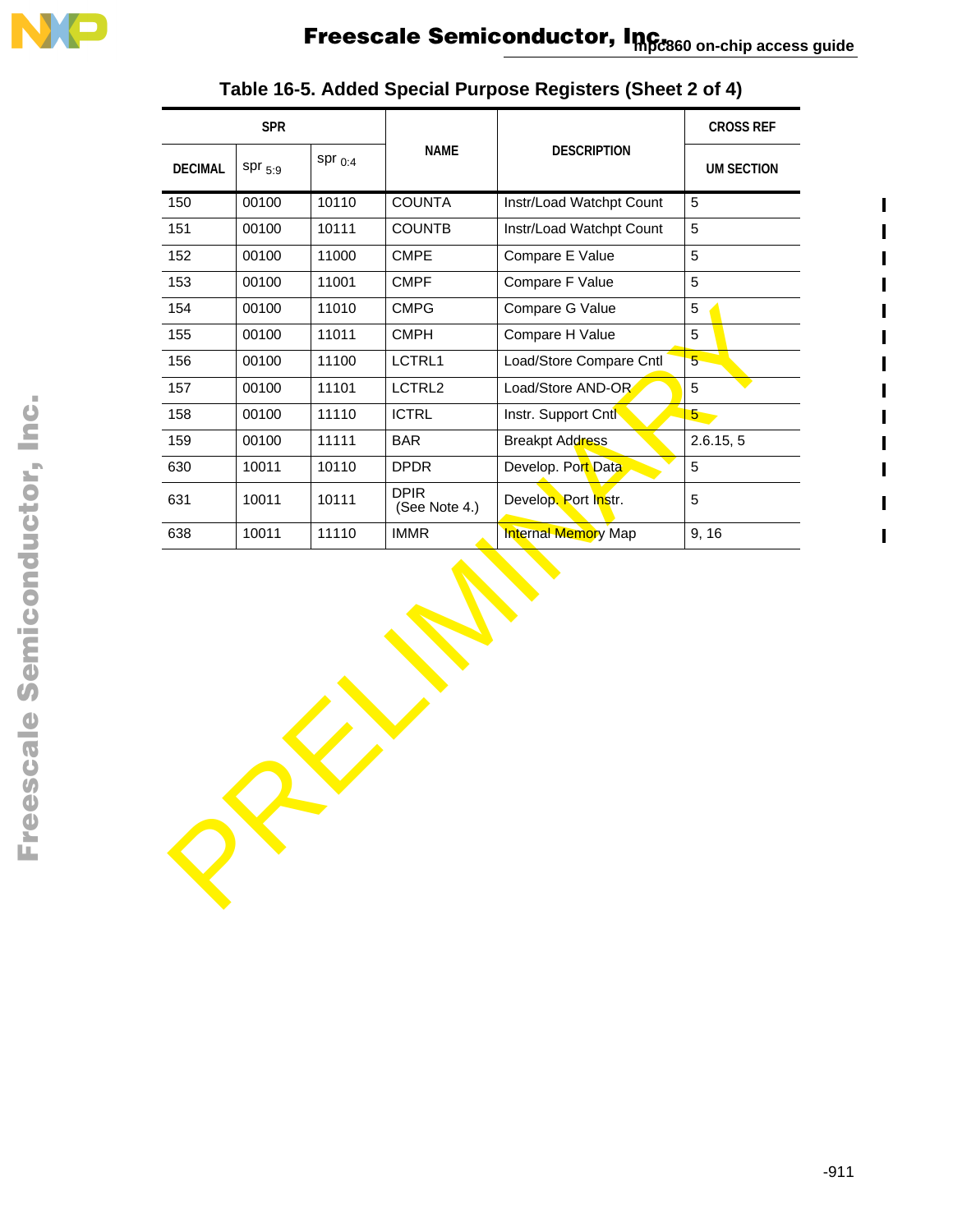| <b>SPR</b>     |             |              |                       |                           | <b>CROSS REF</b>  |
|----------------|-------------|--------------|-----------------------|---------------------------|-------------------|
| <b>DECIMAL</b> | $spr_{5:9}$ | spr $_{0.4}$ | <b>NAME</b>           | <b>DESCRIPTION</b>        | <b>UM SECTION</b> |
| 560            | 10001       | 10000        | IC_CST                | Instr. Cache Cntl/Stat    | 6                 |
| 561            | 10001       | 10001        | IC_ADR                | Instr. Cache Address      | 6                 |
| 562            | 10001       | 10010        | IC_DAT                | Instr. Cache Data         | 6                 |
| 568            | 10001       | 11000        | DC_CST                | Data Cache Cntl/Stat      | $\overline{7}$    |
| 569            | 10001       | 11001        | DC_ADR                | Data Cache Address        | $\overline{7}$    |
| 570            | 10001       | 11010        | DC_DAT                | Data Cache Data           | $\overline{7}$    |
| 784            | 11000       | 10000        | MI_CTR                | Instruction MMU Cntl      | $\overline{8}$    |
| 786            | 11000       | 10010        | MI_AP                 | Instr. MMU Access Perm.   | 8                 |
| 787            | 11000       | 10011        | MI_EPN                | Instr. MMU Effect. Pg Num | $8 -$             |
| 789            | 11000       | 10101        | MI_TWC<br>(MI_L1DL2P) | Instr. MMU Thlewalk Cntl  | 8                 |
| 790            | 11000       | 10110        | MI_RPN                | Instr. MMU Real Pg Num    | 8                 |
|                |             |              |                       |                           |                   |
|                |             |              |                       |                           |                   |

**Table 16-5. Added Special Purpose Registers (Sheet 3 of 4)**

 $\mathbf{I}$  $\mathbf{I}$ 

П

Ш

 $\blacksquare$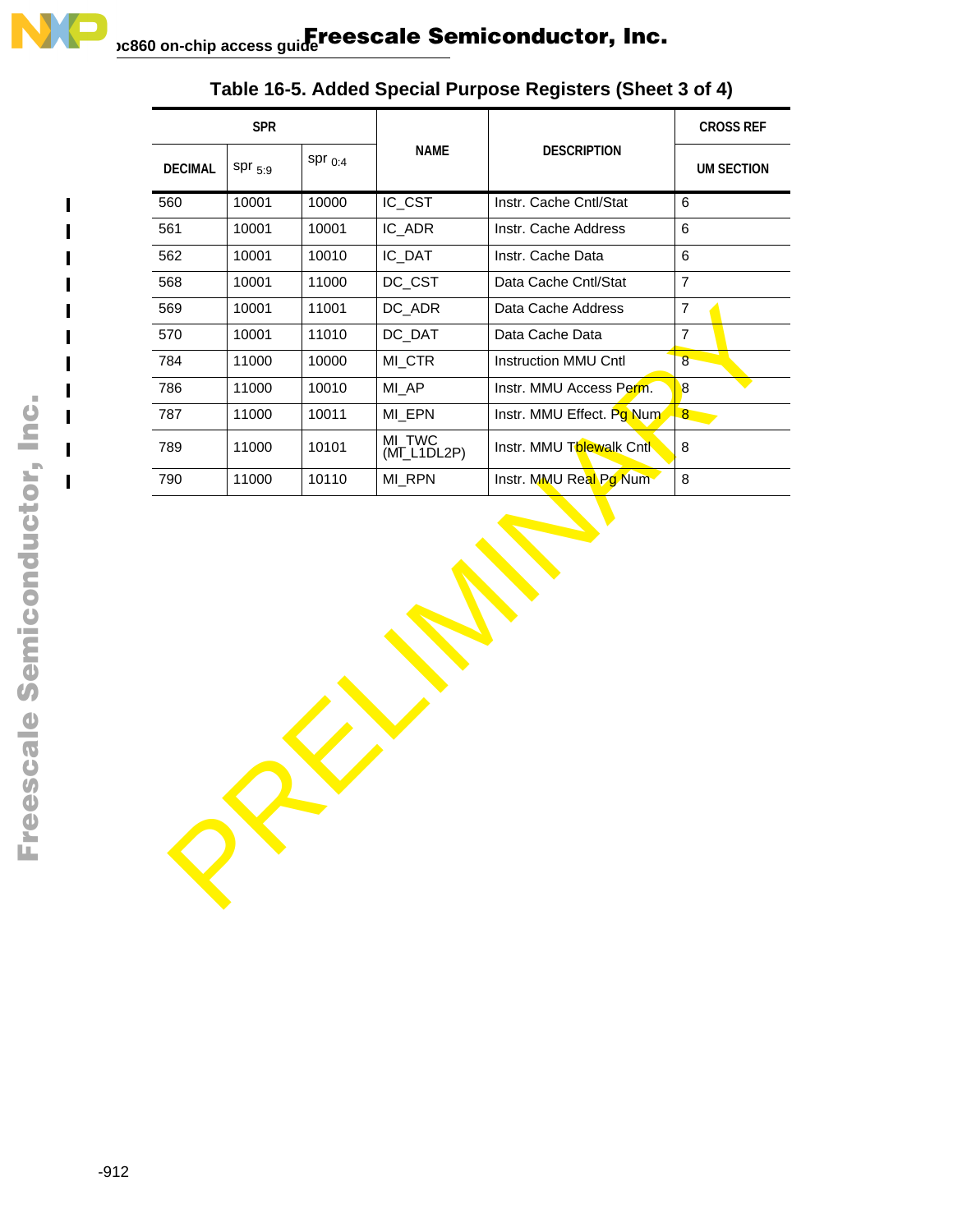| <b>SPR</b>                                                                                                                                                                                                                                                                                                                                                                                                                                                                                                     |                                                       |                        |                       |                           |                    | <b>CROSS REF</b> |
|----------------------------------------------------------------------------------------------------------------------------------------------------------------------------------------------------------------------------------------------------------------------------------------------------------------------------------------------------------------------------------------------------------------------------------------------------------------------------------------------------------------|-------------------------------------------------------|------------------------|-----------------------|---------------------------|--------------------|------------------|
| <b>DECIMAL</b>                                                                                                                                                                                                                                                                                                                                                                                                                                                                                                 | $spr_{5.9}$                                           | $Spr_{0.4}$            | NAME                  |                           | <b>DESCRIPTION</b> | UM SECTION       |
| 816                                                                                                                                                                                                                                                                                                                                                                                                                                                                                                            | 11001                                                 | 10000                  | MI DBCAM              | Data MMU CAM Read         |                    | 8                |
| 817                                                                                                                                                                                                                                                                                                                                                                                                                                                                                                            | 11001                                                 | 10001                  | MI DBRAM0             | Data MMU CAM Read 0       |                    | 8                |
| 818                                                                                                                                                                                                                                                                                                                                                                                                                                                                                                            | 11001                                                 | 10010                  | MI DBRAM1             | Data MMU CAM Read 1       |                    | 8                |
| 792                                                                                                                                                                                                                                                                                                                                                                                                                                                                                                            | 11000                                                 | 11000                  | MD CTR                | Data MMU Cntl             |                    | 8                |
| 793                                                                                                                                                                                                                                                                                                                                                                                                                                                                                                            | 11000                                                 | 11001                  | M CASID               | CASID                     |                    | 8                |
| 794                                                                                                                                                                                                                                                                                                                                                                                                                                                                                                            | 11000                                                 | 11010                  | MD_AP                 | Data MMU Access Priv      |                    | 8                |
| 795                                                                                                                                                                                                                                                                                                                                                                                                                                                                                                            | 11000                                                 | 11011                  | MD_EPN                | Data MMU Eff. Page Num    |                    | 8                |
| 796                                                                                                                                                                                                                                                                                                                                                                                                                                                                                                            | 11000                                                 | 11100                  | M_TWB<br>(MD_L1P)     | <b>MMU TableWalk Base</b> |                    | 8                |
| 797                                                                                                                                                                                                                                                                                                                                                                                                                                                                                                            | 11000                                                 | 11101                  | MD_TWC<br>(MD L1DL2P) | Data MMU TbleWalk Cntl    |                    | 8                |
| 798                                                                                                                                                                                                                                                                                                                                                                                                                                                                                                            | 11000                                                 | 11110                  | MD_RPN                | Data MMU Real Pg Num      |                    | 8                |
| 799                                                                                                                                                                                                                                                                                                                                                                                                                                                                                                            | 11000                                                 | 11111                  | M TW<br>$(M_SAVE)$    | MMU TableWalk Special     |                    | 8                |
| 824                                                                                                                                                                                                                                                                                                                                                                                                                                                                                                            | 11001                                                 | 11000                  | MD DBCAM              | Data MMU CAM Read         |                    | 8                |
| 825                                                                                                                                                                                                                                                                                                                                                                                                                                                                                                            | 11001                                                 | 11001                  | MD DBRAM0             | Data MMU CAM Read0        |                    | 8                |
| 826                                                                                                                                                                                                                                                                                                                                                                                                                                                                                                            | 11001                                                 | 11010                  | MD DBRAM1             | Data MMU CAM Read1        |                    | 8                |
| 1. Refer to 2.3.5.1 "Restartability after an interrupt" on page 20.<br>2. Refer to 5.5.1 "Development support registers list" on page 119.<br>3. Protection of Registers designated with "debug" privilege is described in 5.5.2 "Development<br>support registers protection" on page 120.<br>4. This register is a fetch only register, using mtspr is ignored using mfspr gives undefined val-<br>ue. Refer to 5.3 "Development system interface" on page 95.<br><b>Table 16-6. Other control Registers</b> |                                                       |                        |                       |                           |                    |                  |
|                                                                                                                                                                                                                                                                                                                                                                                                                                                                                                                | <b>NAME</b><br><b>DESCRIPTION</b><br><b>CROSS REF</b> |                        |                       |                           |                    |                  |
|                                                                                                                                                                                                                                                                                                                                                                                                                                                                                                                |                                                       | Machine State register |                       | <b>MSR</b>                | 2.4.2.2            |                  |

| Table 16-5. Added Special Purpose Registers (Sheet 4 of 4) |  |  |
|------------------------------------------------------------|--|--|
|------------------------------------------------------------|--|--|

| <b>DESCRIPTION</b>        | <b>NAME</b> | <b>CROSS REF</b> |
|---------------------------|-------------|------------------|
| Machine State register    | <b>MSR</b>  | 2.4.2.2          |
| <b>Condition Register</b> | CR          | 2.4.2.2          |

#### **Table 16-6. Other control Registers**

### **16.5 INTERNALLY MAPPED REGISTERS**

The MPC860 internal memory resources are mapped within a contiguous block of storage. The size of the internal space in the MPC860 is 16Kbytes. The location of this block within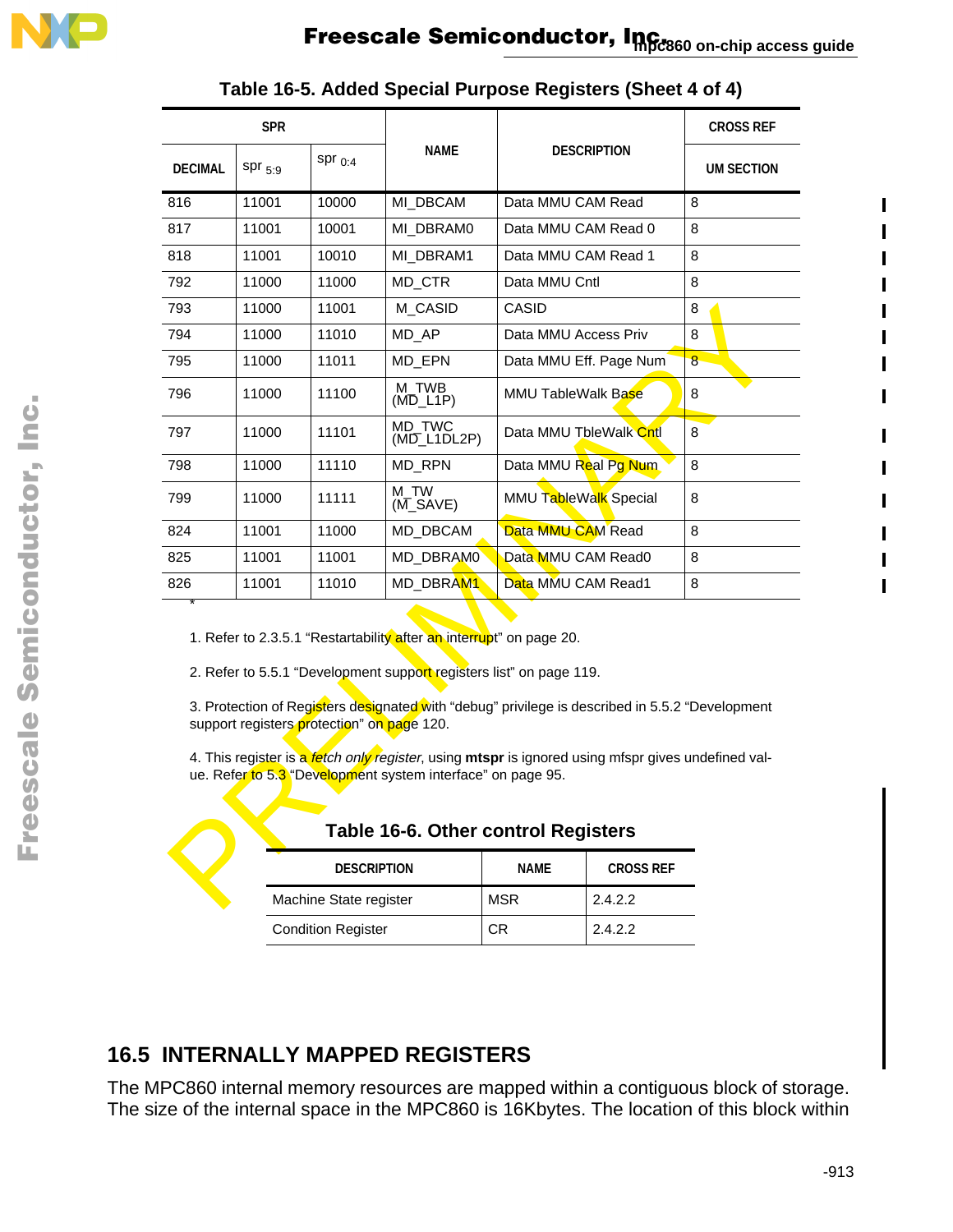

#### **mpc860 on-chip access guide**  Freescale Semiconductor, Inc.

the global 4 Giga-byte real storage space can be mapped on a 64Kbytes resolution through an implementation specific special register, the Internal Memory Map Register (IMMR). The following table defines the internal memory map of the MPC860.

To address the registers below, the number in the column labeled "Internal Address" is added as an offset to the IMMR register (special purpose register number 638).

For example, if the most significant bits of special purpose register 638 (the IMMR) are set to \$FF00, then to initialize the SDMA Configuration Register (SDCR) one would write to location \$FF000030. To access the dual port RAM, one would address locations \$FF002000 through \$FF004000.

| OLLOUS AND INTO A LITTLE OF LOUSE AND A |                                    |                                                        |             |  |  |  |
|-----------------------------------------|------------------------------------|--------------------------------------------------------|-------------|--|--|--|
|                                         |                                    | Table 16-7. MPC860 internal memory map (Sheet 1 of 13) |             |  |  |  |
| <b>Internal</b><br><b>Address</b>       | <b>Mnemonic</b>                    | <b>Name</b>                                            | <b>Size</b> |  |  |  |
|                                         | <b>GENERAL SIU - SEE SECTION 9</b> |                                                        |             |  |  |  |
| 000                                     | <b>SIUMCR</b>                      | SIU Module configuration                               | 32          |  |  |  |
| 004                                     | <b>SYPCR</b>                       | System Protection Control                              | 32          |  |  |  |
| 008                                     | <b>SWT</b>                         | SW watch dog timer Current Value                       | 32          |  |  |  |
| 00E                                     | <b>SWSR</b>                        | Software service                                       | 16          |  |  |  |
| 010                                     | <b>SIPEND</b>                      | Interrupt Pend Register                                | 32          |  |  |  |
| 014                                     | <b>SIMASK</b>                      | <b>Interrupt Mask</b>                                  | 32          |  |  |  |
| 018                                     | <b>SIEL</b>                        | Interrupt Edge Level mask                              | 32          |  |  |  |
| 01C                                     | <b>SIVEC</b>                       | Interrupt Vector                                       | 32          |  |  |  |
| 020                                     | <b>TESR</b>                        | <b>Transfer Error status</b>                           | 32          |  |  |  |
| 024<br><b>TO</b><br>02F                 | Reserved                           |                                                        |             |  |  |  |
| 030                                     | <b>SDCR</b>                        | <b>SDMA Configuration Register</b>                     | 32          |  |  |  |
| 034<br><b>TO</b><br>07F                 | Reserved                           |                                                        |             |  |  |  |
|                                         | PCMCIA - SEE SECTION 12            |                                                        |             |  |  |  |
| 080                                     | PBR <sub>0</sub>                   | PCMCIA Base                                            | 32          |  |  |  |
| 084                                     | POR <sub>0</sub>                   | PCMCIA Option                                          | 32          |  |  |  |

### **Table 16-7. MPC860 internal memory map (Sheet 1 of 13)**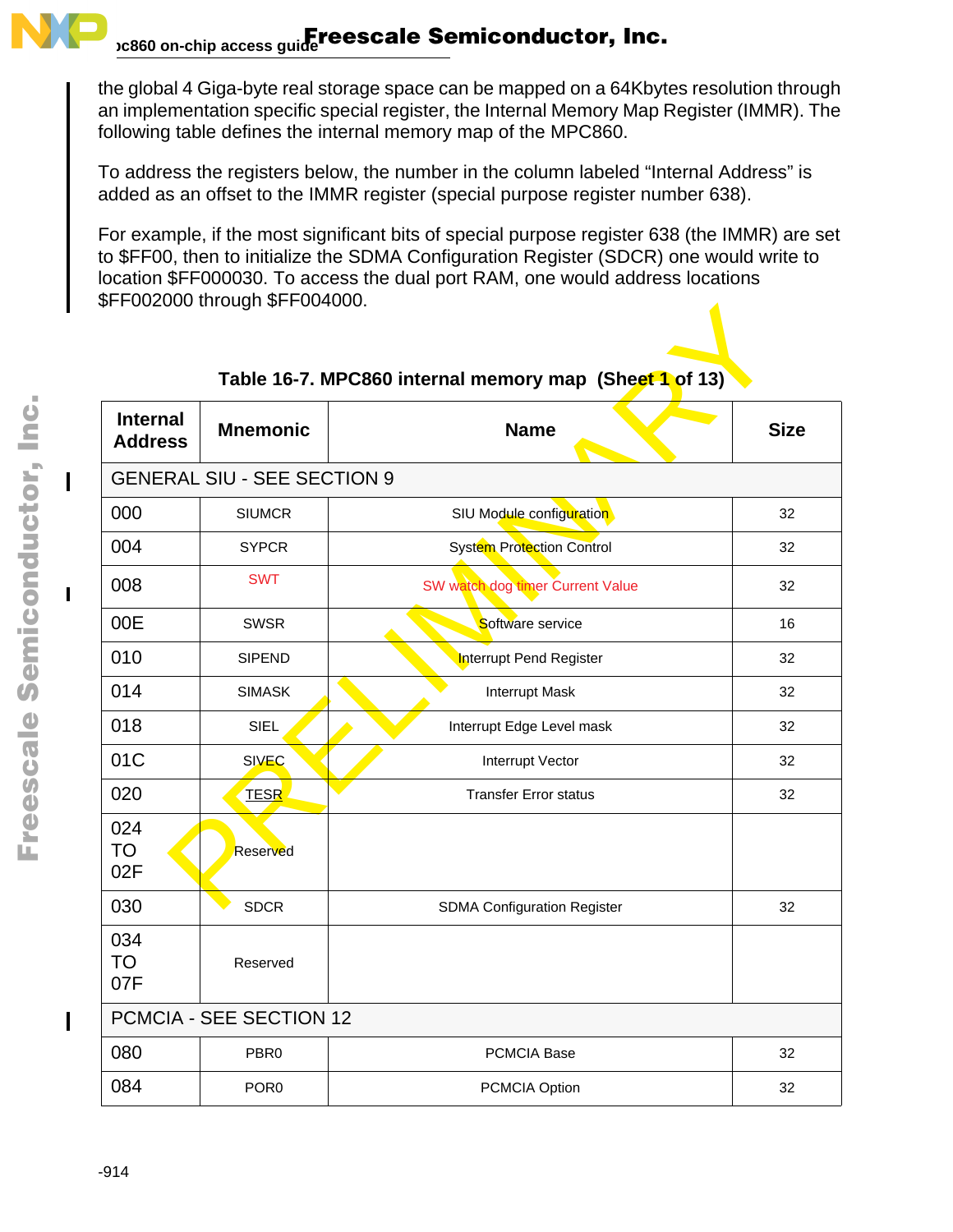

| <b>Internal</b><br><b>Address</b>   | <b>Mnemonic</b>  | <b>Name</b>           | <b>Size</b> |
|-------------------------------------|------------------|-----------------------|-------------|
| 088                                 | PBR <sub>1</sub> | <b>PCMCIA Base</b>    | 32          |
| 08C                                 | POR <sub>1</sub> | PCMCIA Option         | 32          |
| 090                                 | PBR <sub>2</sub> | <b>PCMCIA Base</b>    | 32          |
| 094                                 | POR <sub>2</sub> | PCMCIA Option         | 32          |
| 098                                 | PBR <sub>3</sub> | <b>PCMCIA Base</b>    | 32          |
| 09C                                 | POR <sub>3</sub> | PCMCIA Option         | 32          |
| 0A0                                 | PBR4             | PCMCIA Base           | 32          |
| 0A4                                 | POR <sub>4</sub> | PCMCIA Option         | 32          |
| 0A8                                 | PBR <sub>5</sub> | PCMCIA Base           | 32          |
| 0AC                                 | POR <sub>5</sub> | PCMCIA Option         | 32          |
| 0B <sub>0</sub>                     | PBR <sub>6</sub> | <b>PCMCIA Base</b>    | 32          |
| 0B4                                 | POR <sub>6</sub> | <b>PCMCIA Option</b>  | 32          |
| 0B8                                 | PBR7             | <b>PCMCIA Base</b>    | 32          |
| 0 <sub>BC</sub>                     | POR7             | PCMCIA Option         | 32          |
| 0C <sub>0</sub><br><b>TO</b><br>0DF | Reserved         |                       |             |
| 0E <sub>0</sub>                     | <b>PGCRA</b>     | PCMCIA slot A control | 32          |
| 0E4                                 | PGCRB            | PCMCIA slot B control | 32          |
| 0E8                                 | PSCR             | <b>PCMCIA Status</b>  | 32          |
| 0EC<br>TO<br>0EF                    | Reserved         |                       |             |
| 0F <sub>0</sub>                     | <b>PIPR</b>      | PCMCIA pins value     | 32          |
| 0F4<br><b>TO</b><br>0F7             | Reserved         |                       |             |
| 0F8                                 | <b>PER</b>       | PCMCIA Enable         | 32          |

| Table 16-7. MPC860 internal memory map (Sheet 2 of 13) |  |
|--------------------------------------------------------|--|
|--------------------------------------------------------|--|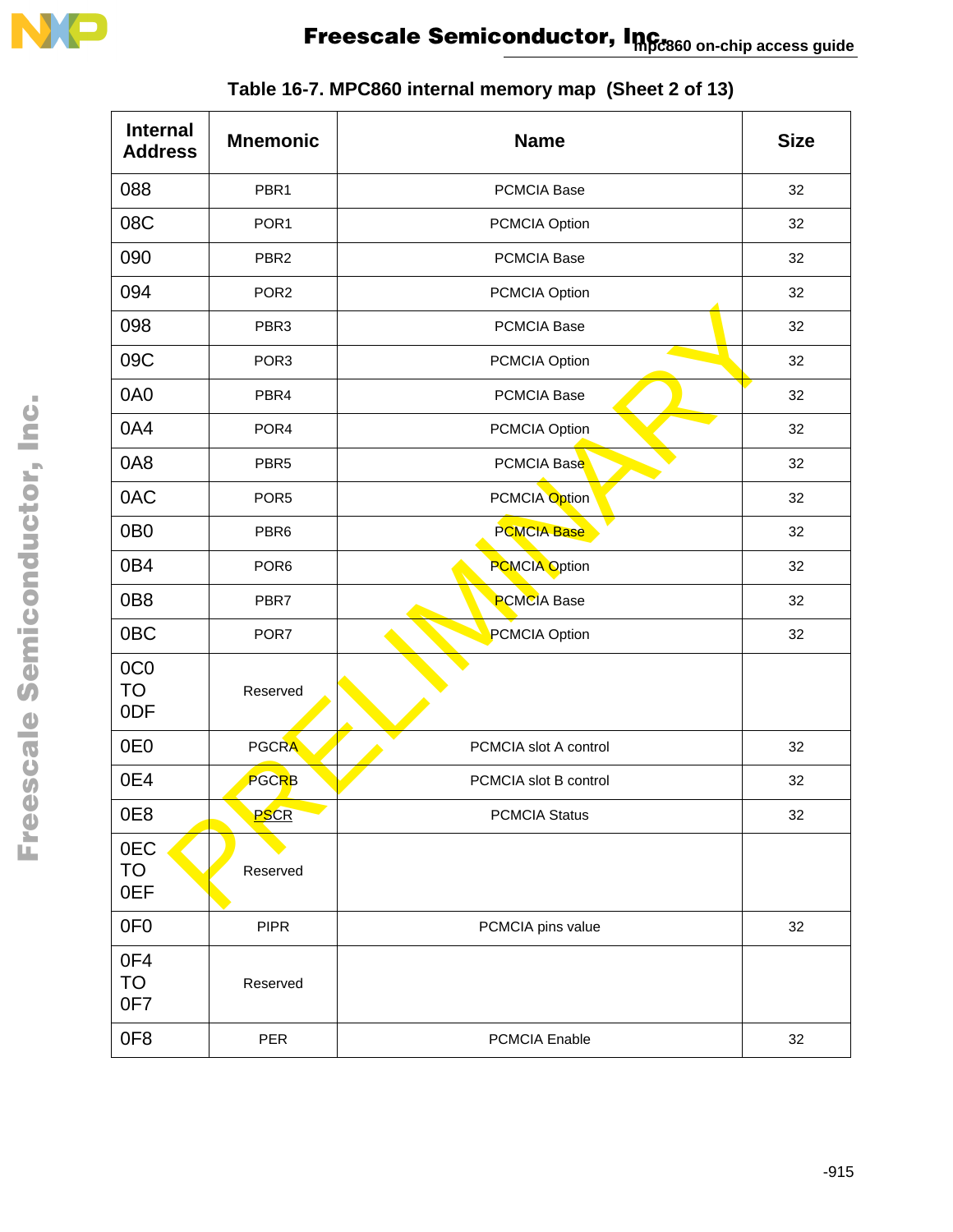

| <b>Internal</b><br><b>Address</b> | <b>Mnemonic</b>       | <b>Name</b>            | <b>Size</b> |
|-----------------------------------|-----------------------|------------------------|-------------|
| 0FC<br>TO<br>0FF                  | Reserved              |                        |             |
|                                   | MEMC - SEE SECTION 12 |                        |             |
| 100                               | BR <sub>0</sub>       | <b>Base Regster</b>    | 32          |
| 104                               | OR <sub>0</sub>       | <b>Option Register</b> | 32          |
| 108                               | BR <sub>1</sub>       | <b>Base Regster</b>    | 32          |
| <b>10C</b>                        | OR <sub>1</sub>       | <b>Option Register</b> | 32          |
| 110                               | BR <sub>2</sub>       | Base Regster           | 32          |
| 114                               | OR <sub>2</sub>       | Option Register        | 32          |
| 118                               | BR <sub>3</sub>       | Base Regster           | 32          |
| <b>11C</b>                        | OR <sub>3</sub>       | <b>Option Register</b> | 32          |
| 120                               | BR4                   | <b>Base Regster</b>    | 32          |
| 124                               | OR4                   | Option Register        | 32          |
| 128                               | BR <sub>5</sub>       | <b>Base Regster</b>    | 32          |
| <b>12C</b>                        | OR <sub>5</sub>       | <b>Option Register</b> | 32          |
| 130                               | BR <sub>6</sub>       | <b>Base Regster</b>    | 32          |
| 134                               | OR <sub>6</sub>       | <b>Option Register</b> | 32          |
| 138                               | BR <sub>7</sub>       | <b>Base Regster</b>    | 32          |
| 13C                               | OR7                   | <b>Option Register</b> | 32          |
| 140<br><b>TO</b><br>163           | Reserved              |                        |             |
| 164                               | <b>MAR</b>            | <b>Memory Address</b>  | 32          |
| 168                               | MCR                   | Memory Command         | 32          |
| <b>16C</b><br>TO<br><b>16F</b>    | Reserved              |                        | 32          |
| 170                               | <b>MAMR</b>           | Machine A Mode         | 32          |

# **Table 16-7. MPC860 internal memory map (Sheet 3 of 13)**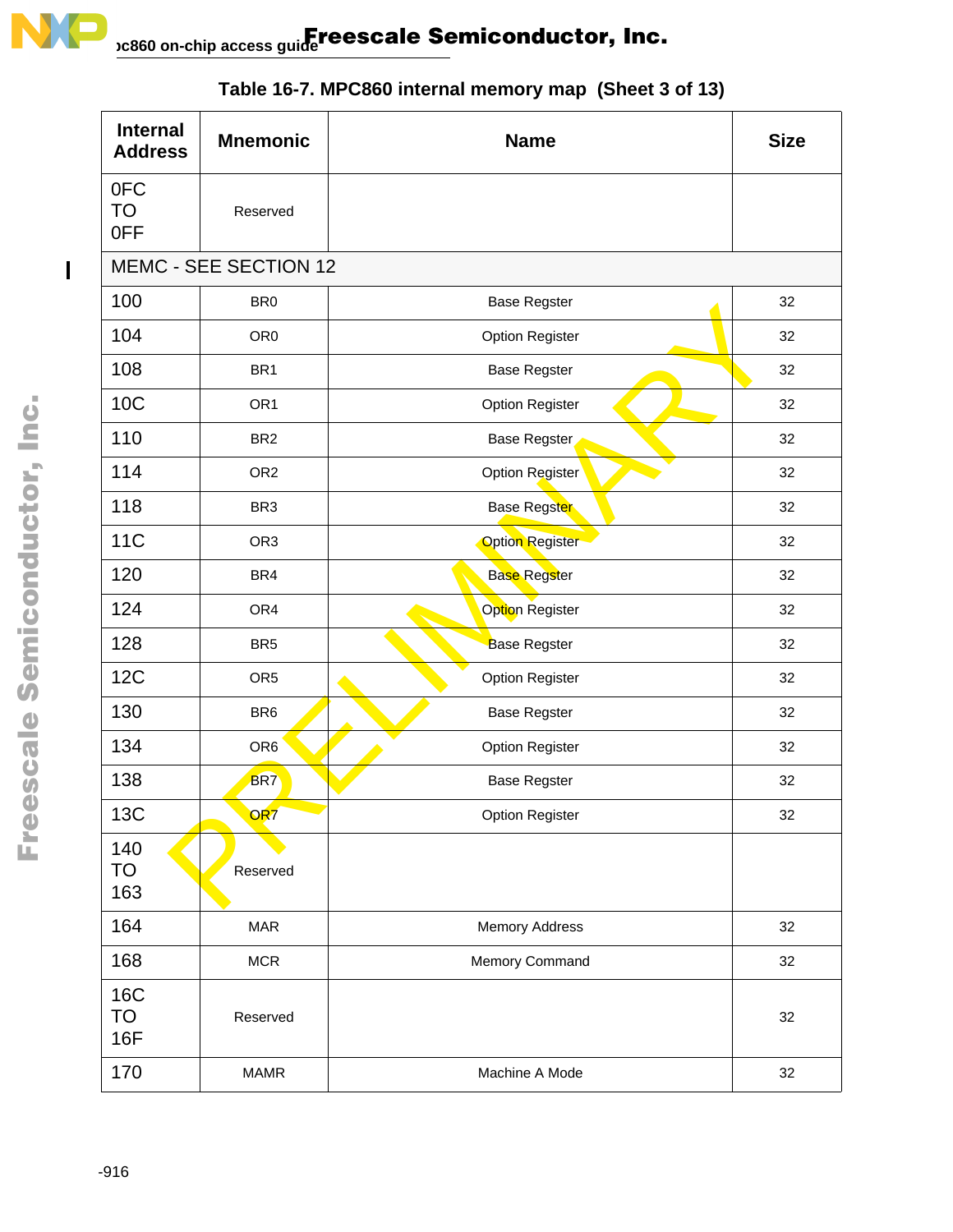

| <b>Internal</b><br><b>Address</b> | <b>Mnemonic</b> | <b>Name</b>                               | <b>Size</b> |
|-----------------------------------|-----------------|-------------------------------------------|-------------|
| 174                               | <b>MBMR</b>     | Machine B Mode                            | 32          |
| 178                               | <b>MSTAT</b>    | <b>Memory Status</b>                      | 16          |
| <b>17A</b>                        | <b>MPTPR</b>    | Memory Periodic Timer Prescaler           | 16          |
| <b>17C</b>                        | <b>MDR</b>      | Memory Data                               | 32          |
| 180<br>TO<br>1FF                  | Reserved        |                                           |             |
|                                   |                 | SYSTEM INTEGRATION TIMERS - SEE SECTION 9 |             |
| 200                               | <b>TBSCR</b>    | Time base Status and Control              | 16          |
| 204                               | TBREFF0         | Time Base Reference 0                     | 32          |
| 208                               | TBREFF1         | Time Base Reference 1                     | 32          |
| 20C<br>TO<br>21F                  | Reserved        |                                           |             |
| 220                               | <b>RTCSC</b>    | <b>Real Time Clock Status and Control</b> | 16          |
| 224                               | <b>RTC</b>      | Real Time Clock                           | 32          |
| 228                               | <b>RTSEC</b>    | <b>Real Time AlarmSeconds</b>             | 32          |
| <b>22C</b>                        | <b>RTCAL</b>    | Real Time Alarm                           | 32          |
| 230<br>TO<br>23F                  | Reserved        |                                           | 8x32        |
| 240                               | <b>PISCR</b>    | <b>PIT Status and Control</b>             | 16          |
| 244                               | <b>PITC</b>     | PIT Count                                 | 32          |
| 248                               | <b>PITR</b>     | PIT                                       | 32          |
| <b>24C</b><br><b>TO</b><br>27F    | Reserved        |                                           |             |
|                                   |                 | <b>CLOCKS AND RESET - SEE SECTION 16</b>  |             |
| 280                               | <b>SCCR</b>     | System Clock Control                      | 32          |
| 284                               | <b>PLPRCR</b>   | PLL, Low power and Reset Control Register | 32          |

 $\blacksquare$ 

 $\mathbf{I}$ 

 $\blacksquare$ 

 $\blacksquare$ 

 $\begin{array}{c} \rule{0pt}{2.5ex} \rule{0pt}{2.5ex} \rule{0pt}{2.5ex} \rule{0pt}{2.5ex} \rule{0pt}{2.5ex} \rule{0pt}{2.5ex} \rule{0pt}{2.5ex} \rule{0pt}{2.5ex} \rule{0pt}{2.5ex} \rule{0pt}{2.5ex} \rule{0pt}{2.5ex} \rule{0pt}{2.5ex} \rule{0pt}{2.5ex} \rule{0pt}{2.5ex} \rule{0pt}{2.5ex} \rule{0pt}{2.5ex} \rule{0pt}{2.5ex} \rule{0pt}{2.5ex} \rule{0pt}{2.5ex} \rule{0$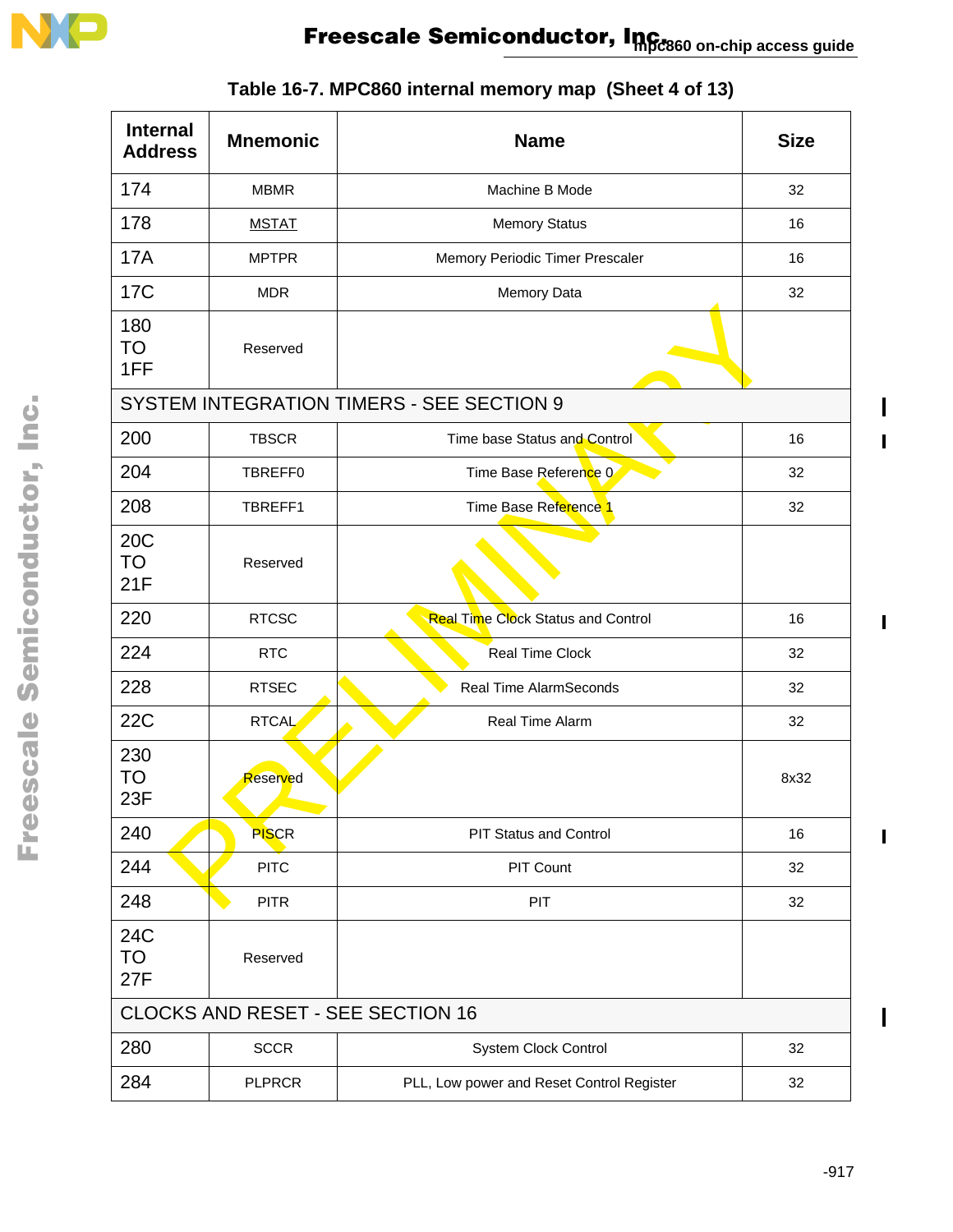

| <b>Internal</b><br><b>Address</b> | <b>Mnemonic</b>                                | <b>Name</b>                                   | <b>Size</b> |  |  |
|-----------------------------------|------------------------------------------------|-----------------------------------------------|-------------|--|--|
| 288                               | <b>RSR</b>                                     | <b>Reset Status Register</b>                  | 32          |  |  |
| 28C<br>TO<br>2FF                  | Reserved                                       |                                               |             |  |  |
|                                   | SYSTEM INTEGRATION TIMERS KEYS - SEE SECTION 9 |                                               |             |  |  |
| 300                               | <b>TBSCRK</b>                                  | Time base Status and Control Key              | 32          |  |  |
| 304                               | <b>TBREFF0K</b>                                | Time Base Reference 0 Key                     | 32          |  |  |
| 308                               | TBREFF1K                                       | Time Base Reference 1 Key                     | 32          |  |  |
| 30C                               | <b>TBK</b>                                     | Time Base and Decrementer Key                 | 32          |  |  |
| 310<br><b>TO</b><br>31F           | Reserved                                       |                                               |             |  |  |
| 320                               | <b>RTCSCK</b>                                  | Real Time Clock Status and Control Key        | 32          |  |  |
| 324                               | <b>RTCK</b>                                    | Real Time Clock Key                           | 32          |  |  |
| 328                               | <b>RTSECK</b>                                  | <b>Real Time AlarmSeconds Key</b>             | 32          |  |  |
| 32C                               | <b>RTCALK</b>                                  | Real Time Alarm Key                           | 32          |  |  |
| 330<br><b>TO</b><br>33F           | Reserved                                       |                                               | 8x32        |  |  |
| 340                               | <b>PISCRK</b>                                  | PIT Status and Control Key                    | 32          |  |  |
| 344                               | PIT <mark>CK</mark>                            | PIT Count Key                                 | 32          |  |  |
| 348<br><b>TO</b><br>37F           | Reserved                                       |                                               |             |  |  |
|                                   | CLOCKS AND RESET KEYS - SEE SECTION 16         |                                               |             |  |  |
| 380                               | <b>SCCRK</b>                                   | System Clock Control Key                      | 32          |  |  |
| 384                               | <b>PLPRCRK</b>                                 | PLL, Low power and Reset Control Register Key | 32          |  |  |
| 388                               | <b>RSRK</b>                                    | Reset Status Register Key                     | 32          |  |  |
| 38C<br><b>TO</b><br>3FF           | Reserved                                       |                                               |             |  |  |

# **Table 16-7. MPC860 internal memory map (Sheet 5 of 13)**

 $\mathbf l$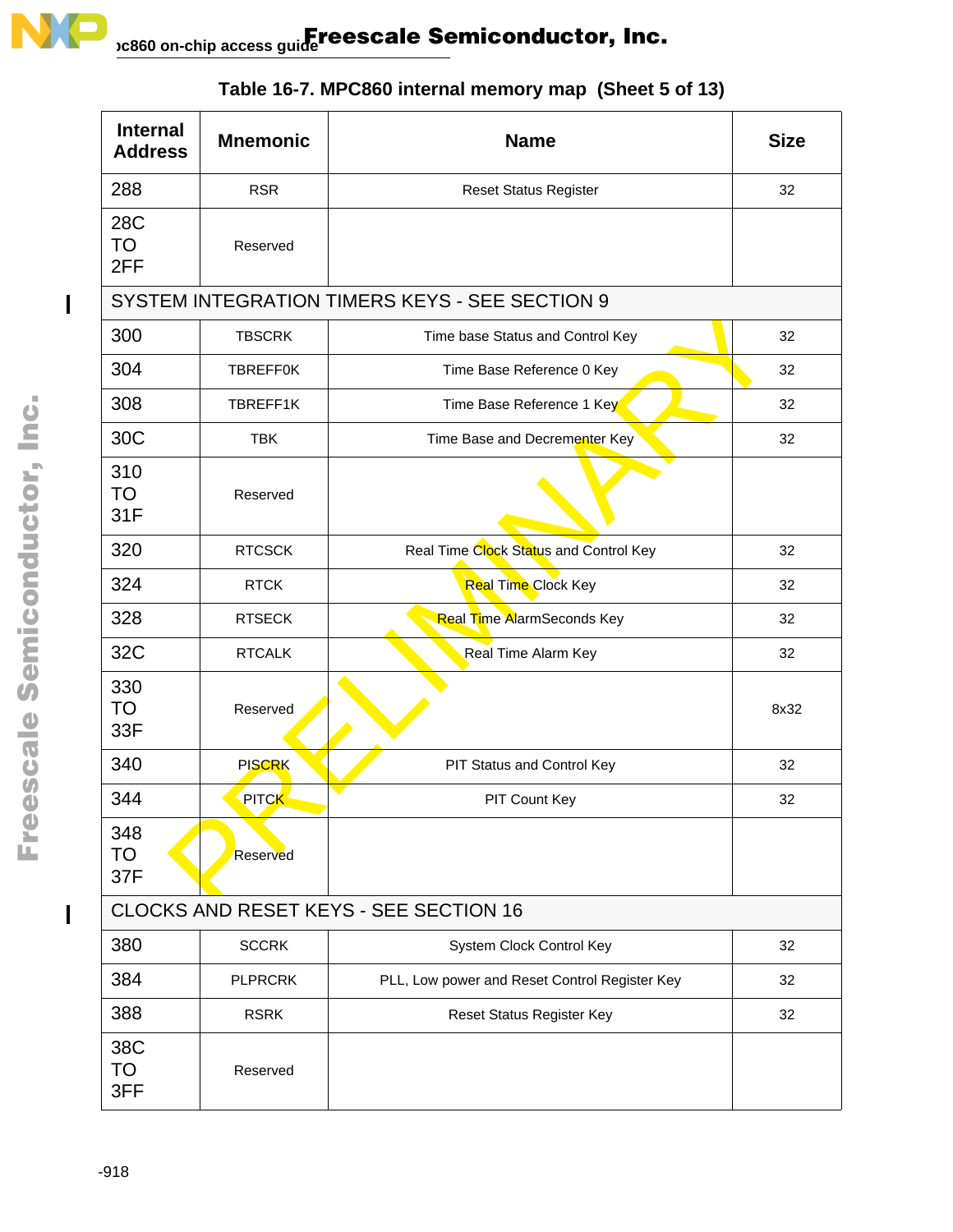

| <b>Internal</b><br><b>Address</b> | <b>Mnemonic</b>         | <b>Name</b>                               | <b>Size</b>  |
|-----------------------------------|-------------------------|-------------------------------------------|--------------|
| 400<br>TO<br>7FF                  | Reserved                |                                           |              |
| 800<br>TO<br>85F                  | Reserved                |                                           |              |
|                                   | I2C - SEE SECTION 13.17 |                                           |              |
| 860                               | I2MOD                   | I2C Mode Register                         | 8            |
| 864                               | I2ADD                   | <b>I2C Address Register</b>               | 8            |
| 868                               | <b>I2BRG</b>            | <b>I2C BRG Register</b>                   | 8            |
| 86C                               | I2COM                   | I2C Command Register                      | 8            |
| 870                               | <b>I2CER</b>            | I2C Event Register                        | 8            |
| 874                               | I2CMR                   | <b>I2C Mask Register</b>                  | 8            |
|                                   | DMA SEE SECTION 13.10   |                                           |              |
| 900 - 903                         | Reserved                |                                           |              |
| 904                               | <b>SDAR</b>             | <b>SDMA Address Register</b>              | 32           |
| 908                               | <b>SDSR</b>             | <b>SDMA Status Register</b>               | 8            |
| 909-90B                           | Reserved                |                                           | $3 \times 8$ |
| 90C                               | <b>SDMR</b>             | SDMA Mask Register                        | 8            |
| 90D-90F                           | Reserved                |                                           | $3 \times 8$ |
| 910                               | <b>IDSR1</b>            | <b>IDMA1 Status Register</b>              | 8            |
| 911-913                           | Reserved                |                                           | $3 \times 8$ |
| 914                               | IDMR1                   | IDMA1 Mask Register                       | 8            |
| 915-917                           | Reserved                |                                           | $3 \times 8$ |
| 918                               | IDSR <sub>2</sub>       | IDMA2 Status Register                     | 8            |
| 919-91B                           | Reserved                |                                           | $3 \times 8$ |
| 91C                               | IDMR <sub>2</sub>       | IDMA2 Mask Register                       | 8            |
| 91D-92F                           | Reserved                |                                           |              |
|                                   |                         | CPM INTERRUPT CONTROL - SEE SECTION 13.20 |              |

# **Table 16-7. MPC860 internal memory map (Sheet 6 of 13)**

I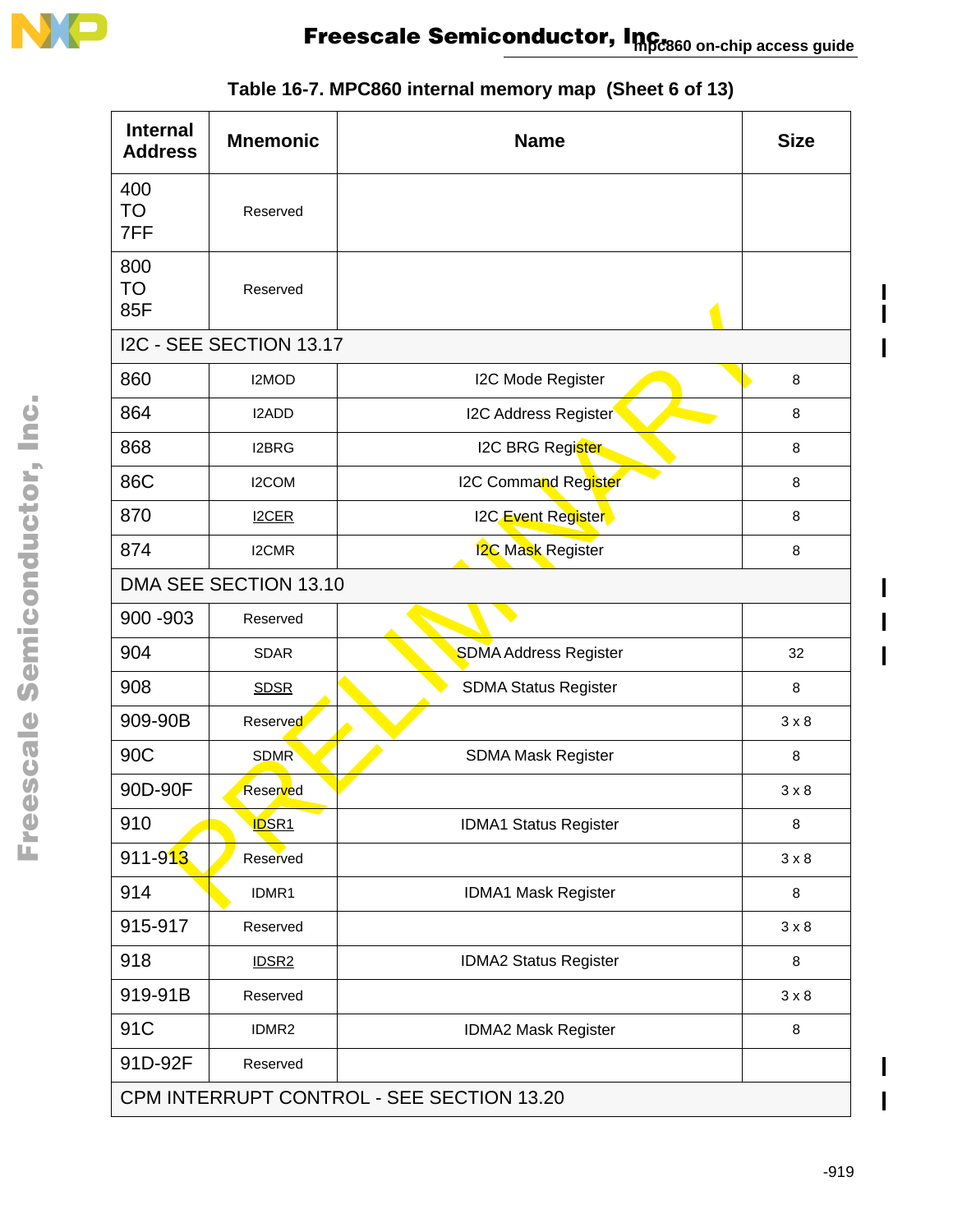

| <b>Internal</b><br><b>Address</b> | <b>Mnemonic</b> | <b>Name</b>                                  | <b>Size</b> |
|-----------------------------------|-----------------|----------------------------------------------|-------------|
| 930                               | <b>CIVR</b>     | CP Interrupt vector register                 | 16          |
| 932<br>TO<br>93F                  | Reserved        |                                              |             |
| 940                               | <b>CICR</b>     | CP Interrupt Configuration Register          | 32          |
| 944                               | <b>CIPR</b>     | CP Interrupt Pending Register                | 32          |
| 948                               | <b>CIMR</b>     | CP Interrupt Mask Register                   | 32          |
| 94C                               | <b>CISR</b>     | CP In-Service Register                       | 32          |
|                                   |                 | <b>INPUT/OUTPUT PORT - SEE SECTION 13.19</b> |             |
| 950                               | <b>PADIR</b>    | Port A Data Direction Register               | 16          |
| 952                               | <b>PAPAR</b>    | Port A Pin Assignment Register               | 16          |
| 954                               | <b>PAODR</b>    | Port A Open Drain Register                   | 16          |
| 956                               | <b>PADAT</b>    | Port A Data Register                         | 16          |
| 958<br>TO<br>95F                  | Reserved        |                                              |             |
| 960                               | <b>PCDIR</b>    | Port C Data Direction Register               | 16          |
| 962                               | PCPAR           | Port C Pin Assignment Register               | 16          |
| 964                               | <b>PCSO</b>     | Port C Special Options                       | 16          |
| 966                               | PCDAT           | Port C Data Register                         | 16          |
| 968                               | <b>PCINT</b>    | Port C Interrupt Control Register            | 16          |
| 96A<br>TO<br>96F                  | Reserved        |                                              |             |
| 970                               | <b>PDDIR</b>    | Port D Data Direction Register               | 16          |
| 972                               | <b>PDPAR</b>    | Port D Pin Assignment Register               | 16          |
| 974                               | Reserved        | Reserved                                     | 16          |
| 976                               | PDDAT           | Port D Data Register                         | 16          |

**Table 16-7. MPC860 internal memory map (Sheet 7 of 13)**

 $\overline{1}$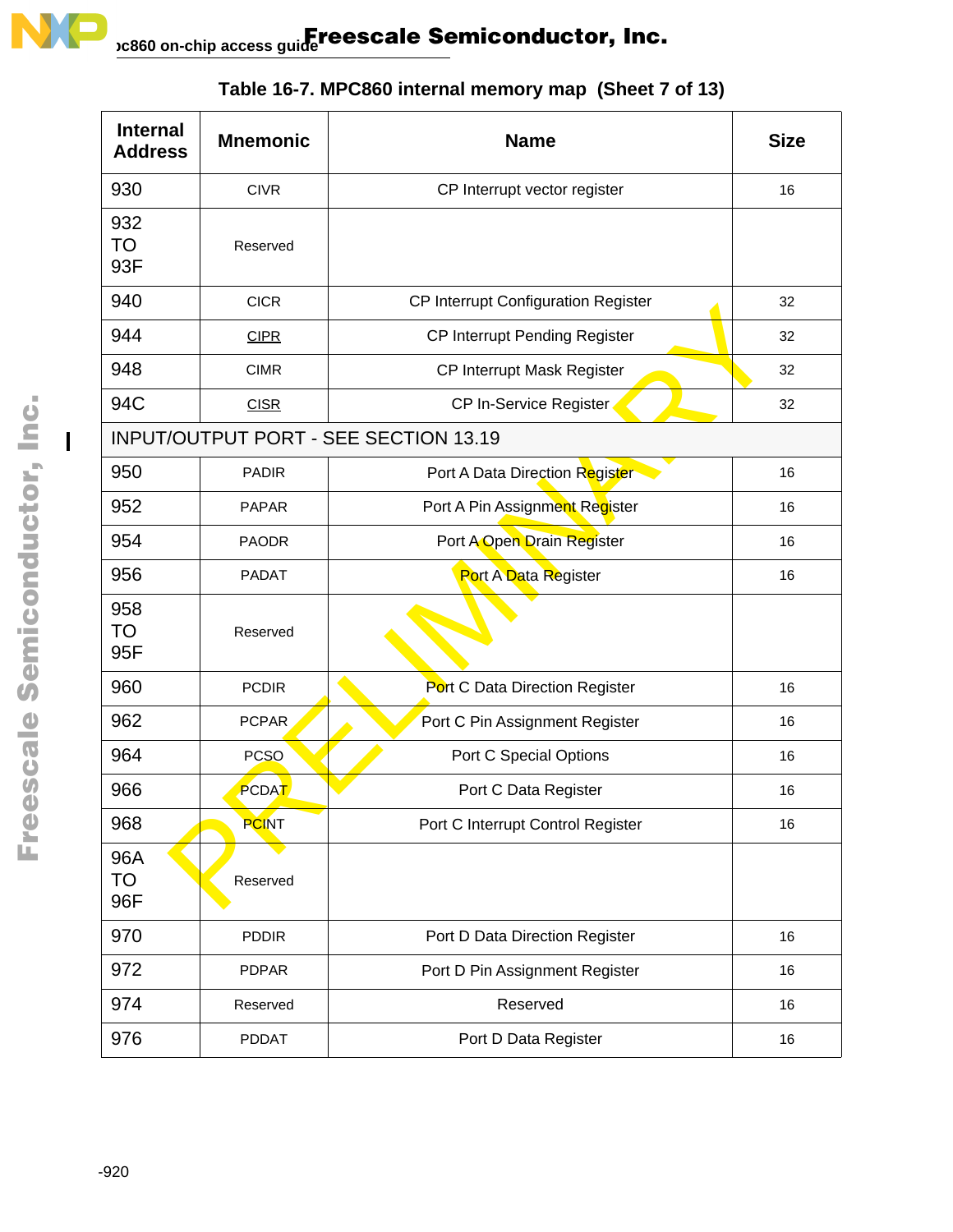

| <b>Internal</b><br><b>Address</b> | <b>Mnemonic</b>               | <b>Name</b>                                | <b>Size</b> |
|-----------------------------------|-------------------------------|--------------------------------------------|-------------|
| 978<br><b>TO</b><br>97F           | Reserved                      |                                            |             |
|                                   | CPM TIMERS - SEE SECTION 13.7 |                                            |             |
| 980                               | <b>TGCR</b>                   | <b>Timer Global Configuration Register</b> | 16          |
| 982<br><b>TO</b><br>98F           | Reserved                      |                                            |             |
| 990                               | TMR1                          | Timer1 Mode Register                       | 16          |
| 992                               | TMR <sub>2</sub>              | Timer2 Mode Register                       | 16          |
| 994                               | TRR1                          | Timer1 Reference Register                  | 16          |
| 996                               | TRR <sub>2</sub>              | Timer2 Reference Register                  | 16          |
| 998                               | TCR1                          | Timer1 Capture Register                    | 16          |
| 99A                               | TCR <sub>2</sub>              | Timer <sub>2</sub> Capture Register        | 16          |
| 99C                               | TCN <sub>1</sub>              | Timer1 Counter                             | 16          |
| 99E                               | TCN <sub>2</sub>              | Timer <sub>2</sub> Counter                 | 16          |
| <b>9A0</b>                        | TMR3                          | Timer3 Mode Register                       | 16          |
| <b>9A2</b>                        | TMR4                          | Timer4 Mode Register                       | 16          |
| 9A4                               | TRR3                          | Timer3 Reference Register                  | 16          |
| 9A6                               | TRR4                          | <b>Timer4 Reference Register</b>           | 16          |
| 9A8                               | TCR3                          | Timer3 Capture Register                    | 16          |
| 9AA                               | TCR4                          | Timer4 Capture Register                    | 16          |
| 9AC                               | TCN <sub>3</sub>              | <b>Timer3 Counter</b>                      | 16          |
| 9AE                               | TCN4                          | <b>Timer4 Counter</b>                      | 16          |
| 9B0                               | TER <sub>1</sub>              | <b>Timer1 Event Register</b>               | 16          |
| 9B2                               | TER <sub>2</sub>              | <b>Timer2 Event Register</b>               | 16          |
| 9B4                               | TER <sub>3</sub>              | <b>Timer3 Event Register</b>               | 16          |
| 9B6                               | TER <sub>4</sub>              | <b>Timer4 Event Register</b>               | 16          |

# **Table 16-7. MPC860 internal memory map (Sheet 8 of 13)**

 $\mathbf I$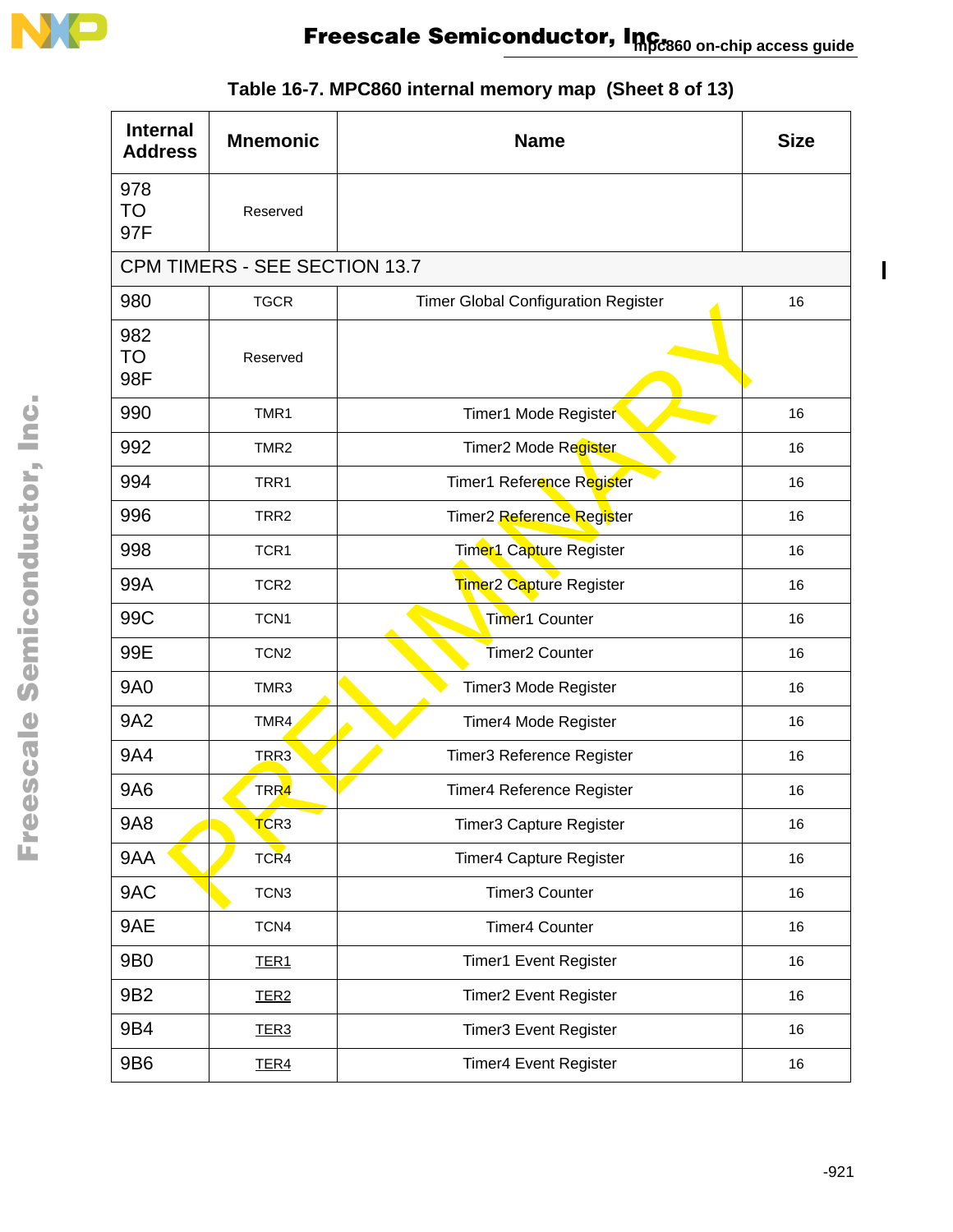

| <b>Internal</b><br><b>Address</b> | <b>Mnemonic</b>          | <b>Name</b>                                     | <b>Size</b> |  |
|-----------------------------------|--------------------------|-------------------------------------------------|-------------|--|
| 9B8<br><b>TO</b><br>9BF           | Reserved                 |                                                 |             |  |
|                                   |                          | COMMUNICATION PROCESSOR - SEE SECTION 13.4-13.5 |             |  |
| 9CO                               | <b>CPCR</b>              | <b>Communication Processor Command Register</b> | 16          |  |
| 9C4                               | <b>RCCR</b>              | <b>RISC Configuration Register</b>              | 16          |  |
| 9C <sub>6</sub>                   | <b>RES</b>               | Reserved                                        | 8           |  |
| 9C7                               | <b>RES</b>               | Reserved                                        | 8           |  |
| <b>9C8</b>                        | <b>RES</b>               | Reserved                                        | 32          |  |
| 9CC                               | CPMCR1                   | Comm. Processor Module Control Register1        | 16          |  |
| 9CE                               | CPMCR2                   | Comm. Processor Module Control Register 2       | 16          |  |
| 9 <sub>D</sub> <sub>0</sub>       | CPMCR3                   | Comm. Processor Module Control Registerr 3      | 16          |  |
| 9D <sub>2</sub>                   | CPMCR4                   | Comm. Processor Module Control Register 4       | 16          |  |
| 9D <sub>6</sub>                   | <b>RTER</b>              | <b>RISC Timers Event Register</b>               | 16          |  |
| 9DA                               | <b>RTMR</b>              | <b>RISC Timers Mask Register</b>                | 16          |  |
| 9DC<br>TO<br>9EF                  | Reserved                 |                                                 |             |  |
|                                   | BRGS - SEE SECTION 13.13 |                                                 |             |  |
| 9F <sub>0</sub>                   | <b>BRGC1</b>             | <b>BRG1 Configuration Register</b>              | 32          |  |
| 9F4                               | BRGC <sub>2</sub>        | <b>BRG2 Configuration Register</b>              | 32          |  |
| 9F <sub>8</sub>                   | BRGC <sub>3</sub>        | <b>BRG3 Configuration Register</b>              | 32          |  |
| 9FC                               | BRGC4                    | <b>BRG4 Configuration Register</b>              | 32          |  |
| SCC1 - SEE SECTION 13.14          |                          |                                                 |             |  |
| A00                               | GSMR_L1                  | SCC1 General mode register                      | 32          |  |
| A04                               | GSMR_H1                  | SCC1 General mode register                      | 32          |  |
| A08                               | PSMR1                    | SCC1 Protocol Specific Mode Register            | 16          |  |
| A <sub>0</sub> C                  | TODR1                    | SCC1 Transmit on demand                         | 16          |  |
| A0E                               | DSR1                     | SCC1 Data Sync. Register                        | 16          |  |

**Table 16-7. MPC860 internal memory map (Sheet 9 of 13)**

 $\overline{\phantom{a}}$ 

I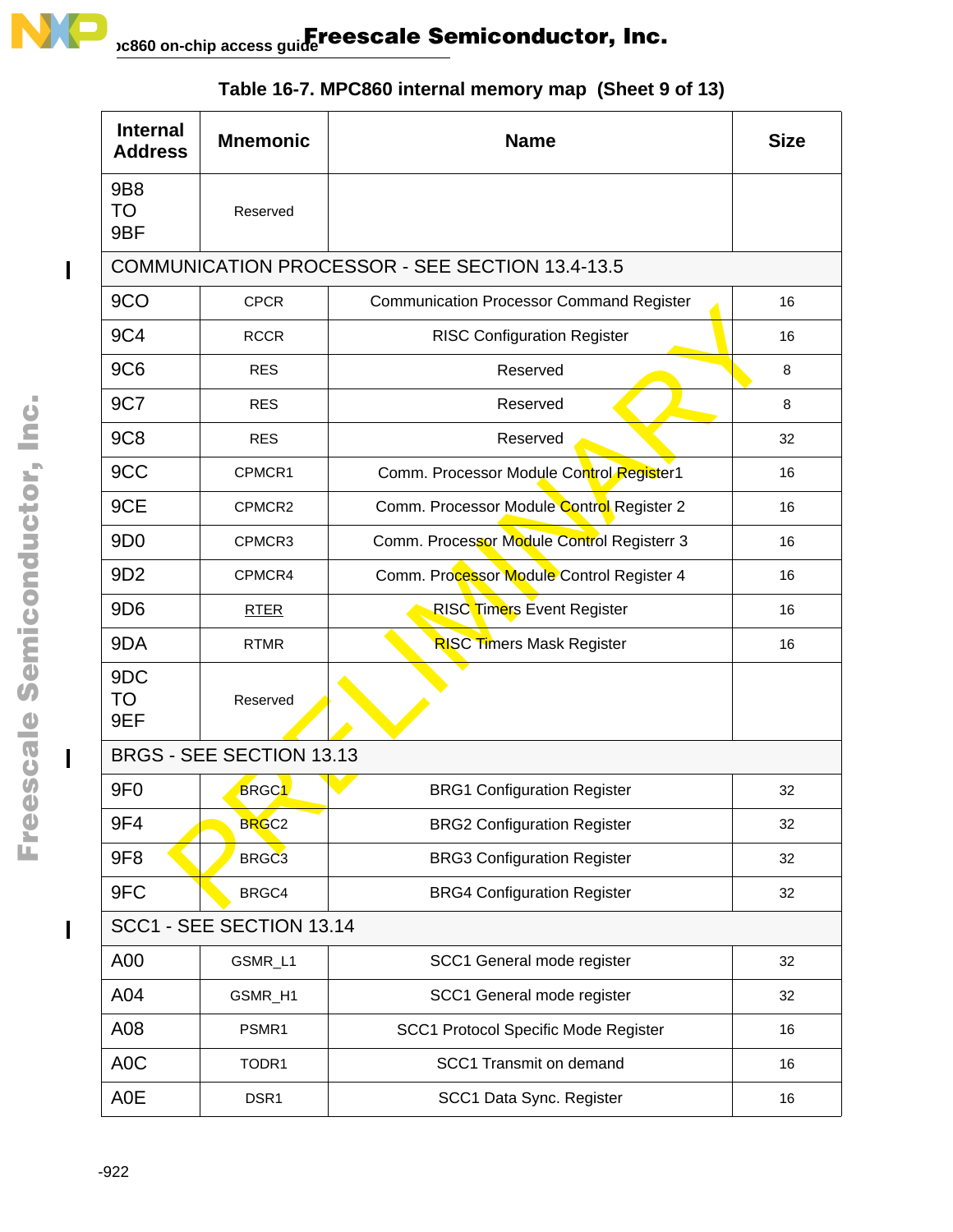

| <b>Internal</b><br><b>Address</b>    | <b>Mnemonic</b>          | <b>Name</b>                                 | <b>Size</b>    |
|--------------------------------------|--------------------------|---------------------------------------------|----------------|
| A10                                  | SCCE1                    | <b>SCC1 Event Register</b>                  | 16             |
| A14                                  | SCCM1                    | <b>SCC1 Mask Register</b>                   | 16             |
| A17                                  | SCCS1                    | <b>SCC1 Status Register</b>                 | 8              |
| A18<br><b>TO</b><br>A <sub>1</sub> F | Reserved                 |                                             |                |
|                                      | SCC2 - SEE SECTION 13.14 |                                             |                |
| A20                                  | GSMR_L2                  | SCC2 General mode register                  | 32             |
| A24                                  | GSMR_H2                  | SCC2 General mode register                  | 32             |
| A28                                  | PSMR <sub>2</sub>        | SCC2 Protocol Specific Mode Register        | 16             |
| A <sub>2</sub> C                     | TODR <sub>2</sub>        | <b>SCC2 Transmit on Demand</b>              | 16             |
| A <sub>2</sub> E                     | DSR <sub>2</sub>         | SCC2 Data Sync. Register                    | 16             |
| A30                                  | SCCE <sub>2</sub>        | <b>SCC2 Event Register</b>                  | 16             |
| A34                                  | SCCM <sub>2</sub>        | <b>SCC2 Mask Register</b>                   | 16             |
| A37                                  | SCCS <sub>2</sub>        | <b>SCC2 Status Register</b>                 | 8              |
| A38<br><b>TO</b><br>A <sub>3</sub> F | Reserved                 |                                             |                |
|                                      | SCC3 - SEE SECTION 13.14 |                                             |                |
| A40                                  | GSMR_L3                  | SCC3 General mode register                  | 32             |
| A44                                  | GSMR_H3                  | <b>SCC3 General mode register</b>           | 32             |
| A48                                  | PSMR3                    | <b>SCC3 Protocol Specific Mode Register</b> | 16             |
| A4C                                  | TODR <sub>3</sub>        | <b>SCC3 Transmit on Demand</b>              | 16             |
| A4E                                  | DSR <sub>3</sub>         | <b>SCC3 Data Sync. Register</b>             | 16             |
| A50                                  | SCCE <sub>3</sub>        | <b>SCC3 Event Register</b>                  | 16             |
| A54                                  | SCCM <sub>3</sub>        | <b>SCC3 Mask Register</b>                   | 16             |
| A57                                  | SCCS3                    | <b>SCC3 Status Register</b>                 | $\overline{8}$ |

# **Table 16-7. MPC860 internal memory map (Sheet 10 of 13)**

 $\overline{\phantom{a}}$ 

 $\overline{\phantom{a}}$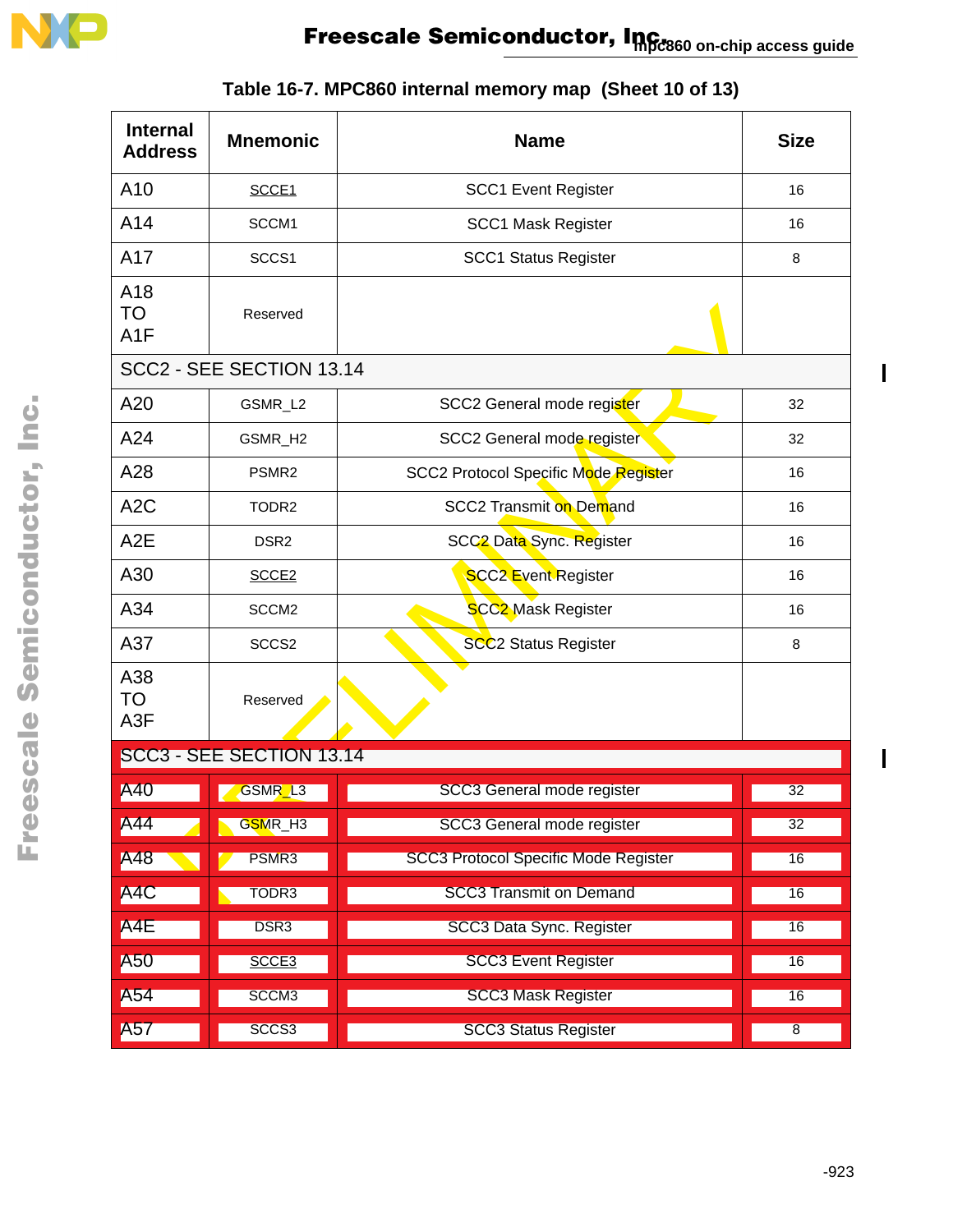

| <b>Internal</b><br><b>Address</b> | <b>Mnemonic</b>          | <b>Name</b>                                     | <b>Size</b> |  |  |
|-----------------------------------|--------------------------|-------------------------------------------------|-------------|--|--|
| A58<br>ΠO<br>A <sub>5</sub> F     | Reserved                 |                                                 |             |  |  |
|                                   | SCC4 - SEE SECTION 13.14 |                                                 |             |  |  |
| <b>A60</b>                        | GSMR_L4                  | <b>SCC4 General mode register</b>               | 32          |  |  |
| A64                               | GSMR_H4                  | <b>SCC4 General mode register</b>               | 32          |  |  |
| A68                               | PSMR4                    | <b>SCC4 Protocol Specific Mode Register</b>     | 16          |  |  |
| A6C                               | TODR4                    | <b>SCC4 Transmit on Demand</b><br>$\mathcal{L}$ | 16          |  |  |
| A6E                               | DSR4                     | SCC4 Data Sync. Register                        | 16          |  |  |
| <b>A70</b>                        | SCCE4                    | <b>SCC4 Event Register</b>                      | 16          |  |  |
| A74                               | SCCM4                    | <b>SCC4 Mask Register</b>                       | 16          |  |  |
| <b>A77</b>                        | SCCS4                    | <b>SCC4 Status Register</b>                     | 8           |  |  |
| A78<br>TΟ<br>A81                  | Reserved                 |                                                 |             |  |  |
|                                   | SMC1- SEE SECTION 13.15  |                                                 |             |  |  |
| A82                               | SMCMR1                   | SMC1 Mode Register                              | 16          |  |  |
| A86                               | SMCE <sub>1</sub>        | <b>SMC1 Event Register</b>                      | 8           |  |  |
| A8A                               | SMCM <sub>1</sub>        | <b>SMC1 Mask Register</b>                       | 8           |  |  |
| A <sub>8</sub> C                  | Reserved                 |                                                 |             |  |  |
|                                   | SMC2 - SEE SECTION 13.15 |                                                 |             |  |  |
| A92                               | SMCMR <sub>2</sub>       | SMC2 Mode Register                              | 16          |  |  |
| A96                               | SMCE <sub>2</sub>        | SMC2 or PIP Event Register                      | 8           |  |  |
| A9A                               | SMCM <sub>2</sub>        | <b>SMC2 Mask Register</b>                       | 8           |  |  |
| A <sub>9</sub> C                  | Reserved                 |                                                 |             |  |  |
|                                   | SPI - SEE SECTION 13.16  |                                                 |             |  |  |
| AA0                               | SPMODE                   | SPI Mode Register                               | 16          |  |  |
| AA6                               | <b>SPIE</b>              | <b>SPI Event Register</b>                       | 8           |  |  |
| AAA                               | <b>SPIM</b>              | SPI Mask Register                               | 8           |  |  |

### **Table 16-7. MPC860 internal memory map (Sheet 11 of 13)**

 $\overline{\phantom{a}}$ 

 $\blacksquare$ 

 $\mathbf{l}$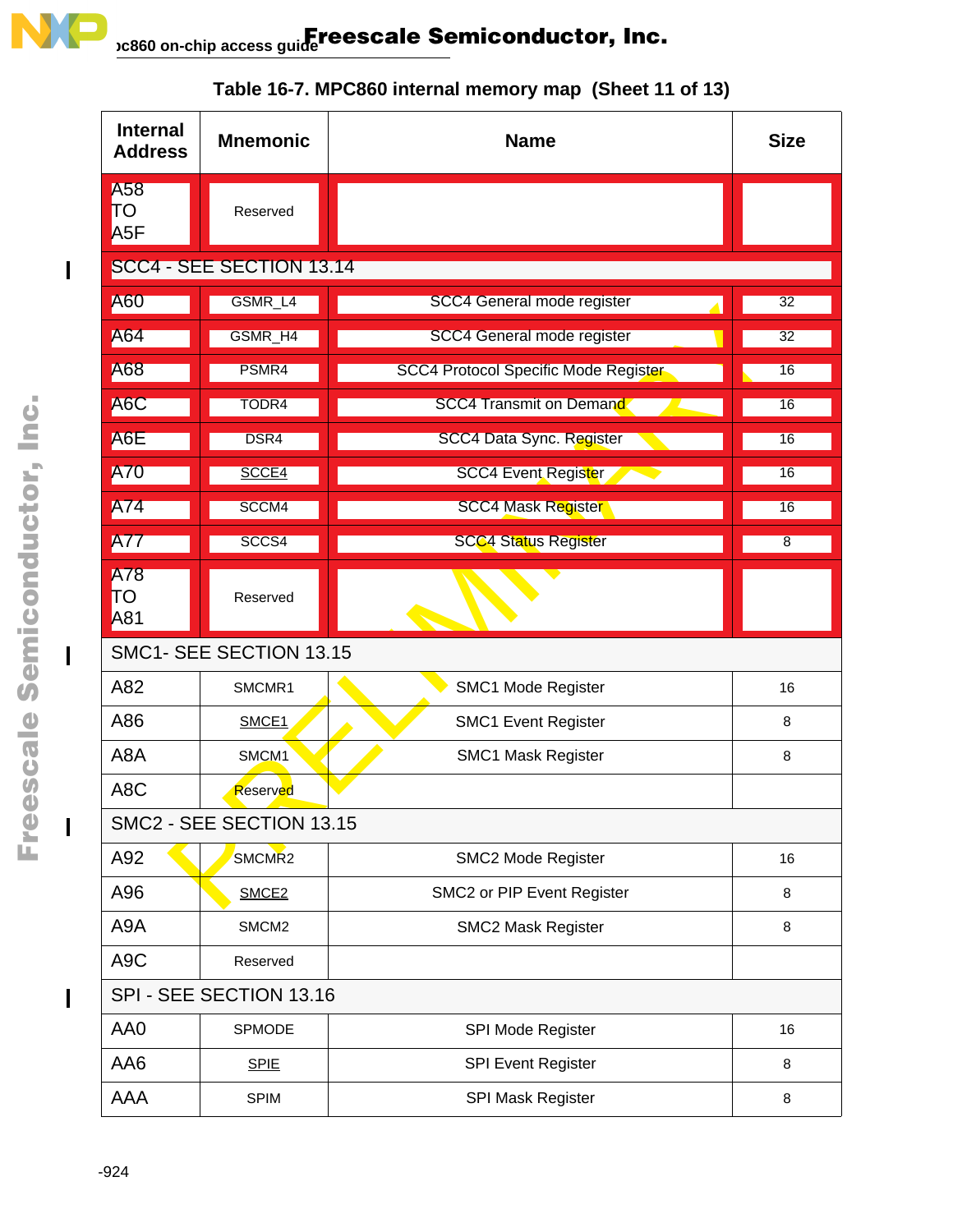

| <b>Internal</b><br><b>Address</b>          | <b>Mnemonic</b>         | <b>Name</b>                       | <b>Size</b> |
|--------------------------------------------|-------------------------|-----------------------------------|-------------|
| <b>AAD</b>                                 | <b>SPCOM</b>            | <b>SPI Command Register</b>       | 8           |
|                                            | PIP - SEE SECTION 13.18 |                                   |             |
| AB <sub>2</sub>                            | <b>PIPC</b>             | <b>PIP Configuration Register</b> | 16          |
| AB <sub>6</sub>                            | <b>PTPR</b>             | PIP Timing Parameters Register    | 16          |
| AB <sub>8</sub>                            | <b>PBDIR</b>            | Port B Data Direction Register    | 32          |
| <b>ABC</b>                                 | PBPAR                   | Port B Pin Assignment Register    | 32          |
| AC <sub>2</sub>                            | <b>PBODR</b>            | Port B Open Drain Register        |             |
| AC4                                        | <b>PBDAT</b>            | Port B Data Register              |             |
| AC <sub>8</sub><br><b>TO</b><br><b>ADF</b> | Reserved                |                                   |             |
|                                            | SI - SEE SECTION 13.12  |                                   |             |
| AE <sub>0</sub>                            | <b>SIMODE</b>           | SI Mode Register                  | 32          |
| AE4                                        | <b>SIGMR</b>            | SI Global Mode Register           | 8           |
| AE <sub>6</sub>                            | <b>SISTR</b>            | SI Status register                | 8           |
| AE7                                        | <b>SICMR</b>            | SI Command Register               |             |
| AE <sub>8</sub>                            | <b>RES</b>              | Reserved                          | 32          |
| <b>AEC</b>                                 | <b>SICR</b>             | SI Clock Route                    | 32          |
| AF <sub>0</sub>                            | <b>SIRP</b>             | SI RAM Pointers                   |             |
| AF4<br><b>TO</b><br><b>BFF</b>             | Reserved                |                                   |             |
| C <sub>00</sub><br><b>TO</b><br><b>DFF</b> | <b>SIRAM</b>            | SI Routing RAM                    |             |
| E00<br><b>TO</b><br><b>FFF</b>             | RESERVED                |                                   |             |
| 1000<br><b>TO</b><br>2000                  | Reserved                |                                   |             |

# **Table 16-7. MPC860 internal memory map (Sheet 12 of 13)**

 $\mathbf I$  $\mathbf{I}$ 

 $\blacksquare$ 

 $\overline{\phantom{a}}$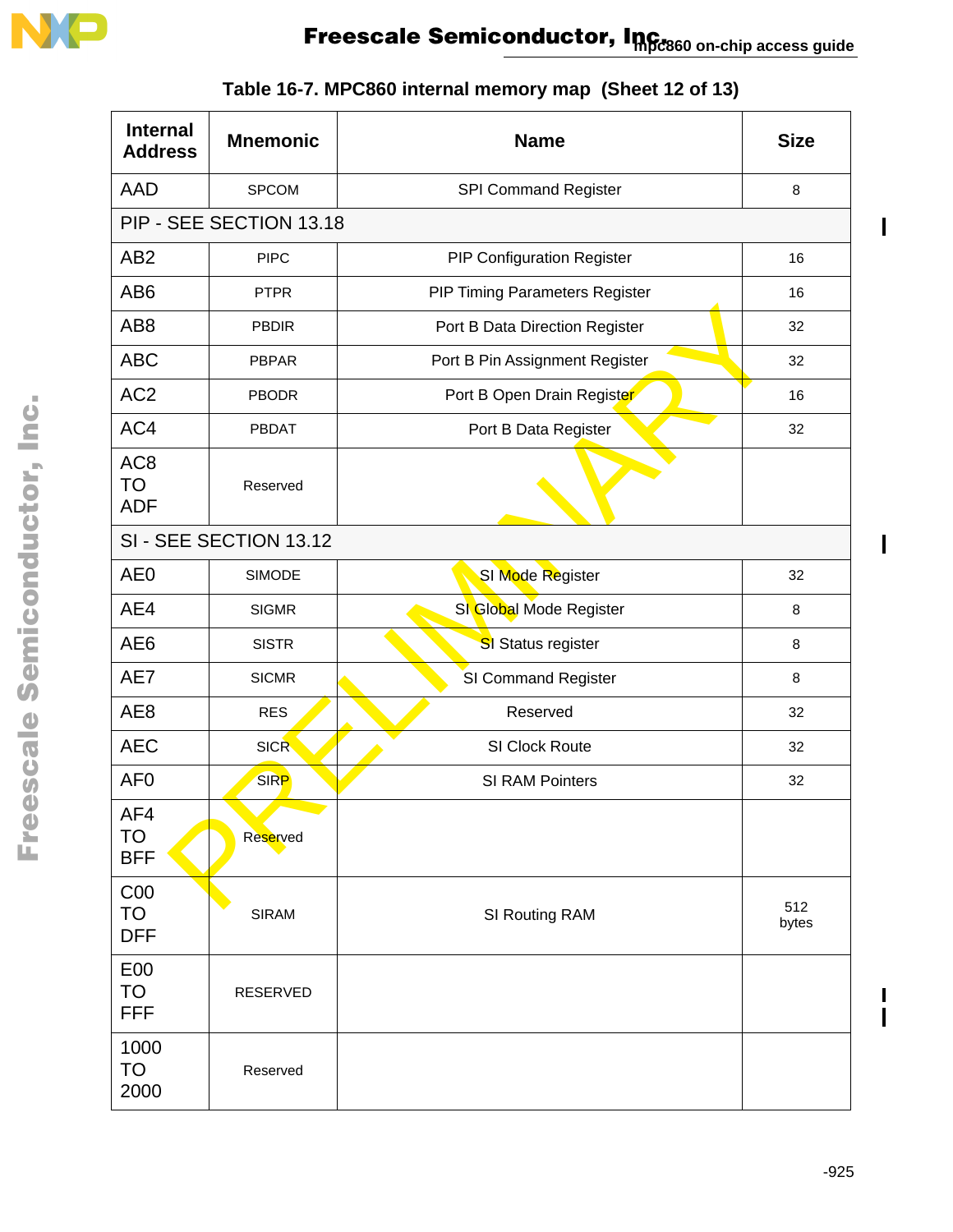

| <b>Internal</b><br><b>Address</b> | <b>Mnemonic</b> | <b>Name</b> | <b>Size</b> |
|-----------------------------------|-----------------|-------------|-------------|
| 2000<br>TO<br>4000                | <b>DPRAM</b>    |             |             |

#### **Table 16-7. MPC860 internal memory map (Sheet 13 of 13)**

### **16.6 PARAMETER RAM ADDRESSING**

ARAMETER RAM ADDRESSING<br>
Ses protocol specific areas within the Parameter RAM, the offset listed in tal<br>
ould be added to the base location of the Dual Port RAM, Assume that the<br>
In this of the IMMR register areset to \$FF0 To address protocol specific areas within the Parameter RAM, the offset listed in table 16-8 below would be added to the base location of the Dual Port RAM. Assume that the 15 most significant bits of the IMMR register areset to \$FF00. The Dual port RAM base address is therefore located at \$FF002000. The base address of SCC1's protocol specific registers would begin at \$FF003C00. Likewise, SCC2 protocol specific registers would begin at \$FF003D00. To initialize the UART parameter MAX\_IDL (maximum number of idle characters) for SCC1, one would write to location **\$FF003C38** (refer to the UART MEMORY MAP in Section 13.14)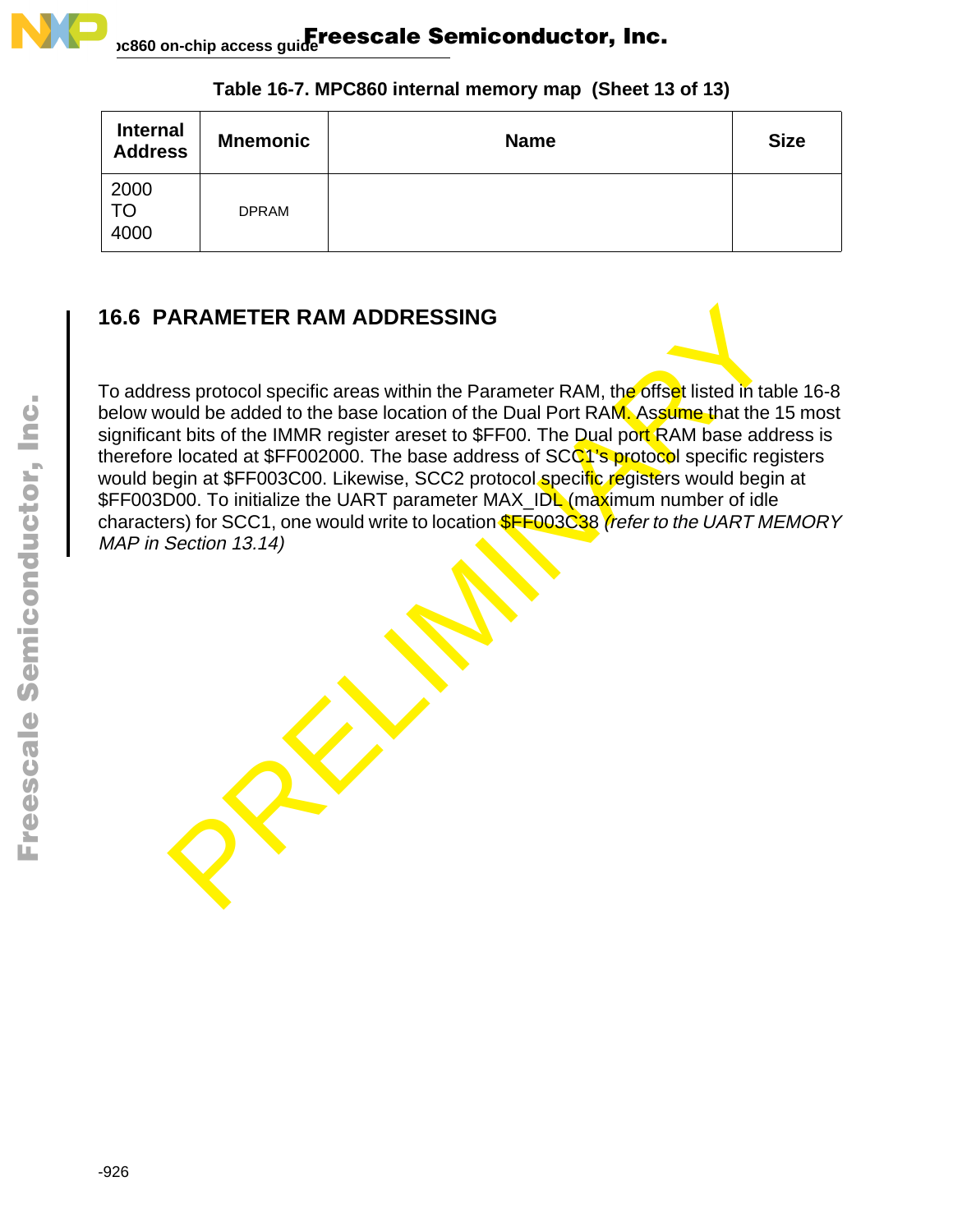

| Page           | <b>Addreses</b>    | <b>Peripheral</b> |  |
|----------------|--------------------|-------------------|--|
| $\mathbf{1}$   | DPRAM_Base+ \$1c00 | SCC1              |  |
|                | DPRAM_Base+ \$1c7f |                   |  |
|                | DPRAM_Base+ \$1c80 | $I^2C$            |  |
|                | DPRAM_Base+ \$1caf |                   |  |
|                | DPRAM_Base+ \$1cb0 | <b>MISC</b>       |  |
|                | DPRAM_Base+ \$1cbf |                   |  |
|                | DPRAM_Base+ \$1cc0 | IDMA1             |  |
|                | DPRAM_Base+ \$1cff |                   |  |
| $\overline{2}$ | DPRAM_Base+ \$1d00 | SCC <sub>2</sub>  |  |
|                | DPRAM_Base+ \$1d7f |                   |  |
|                | DPRAM_Base+ \$1d80 | SPI               |  |
|                | DPRAM_Base+ \$1daf |                   |  |
|                | DPRAM_Base+ \$1db0 | <b>Timers</b>     |  |
|                | DPRAM_Base+ \$1dbf |                   |  |
|                | DPRAM_Base+ \$1dc0 | IDMA2             |  |
|                | DPRAM_Base+ \$1dff |                   |  |
| 3              | DPRAM_Base+ \$1e00 | SCC <sub>3</sub>  |  |
|                | DPRAM_Base+ \$1e7f |                   |  |
|                | DPRAM_Base+ \$1e80 | SMC1              |  |
|                | DPRAM_Base+ \$1ebf |                   |  |
|                | DPRAM_Base+ \$1ec0 | DSP1              |  |
|                | DPRAM_Base+ \$1eff |                   |  |
| 4              | DPRAM_Base+ \$1f00 | SCC <sub>4</sub>  |  |
|                | DPRAM_Base+ \$1f7f |                   |  |
|                | DPRAM_Base+ \$1f80 | SMC <sub>2</sub>  |  |
|                | DPRAM_Base+ \$1fbf |                   |  |
|                | DPRAM_Base+ \$1fc0 | DSP <sub>2</sub>  |  |
|                | DPRAM_Base+ \$1fff |                   |  |

ŀ

#### **Table 16-8. Parameter RAM Locations**